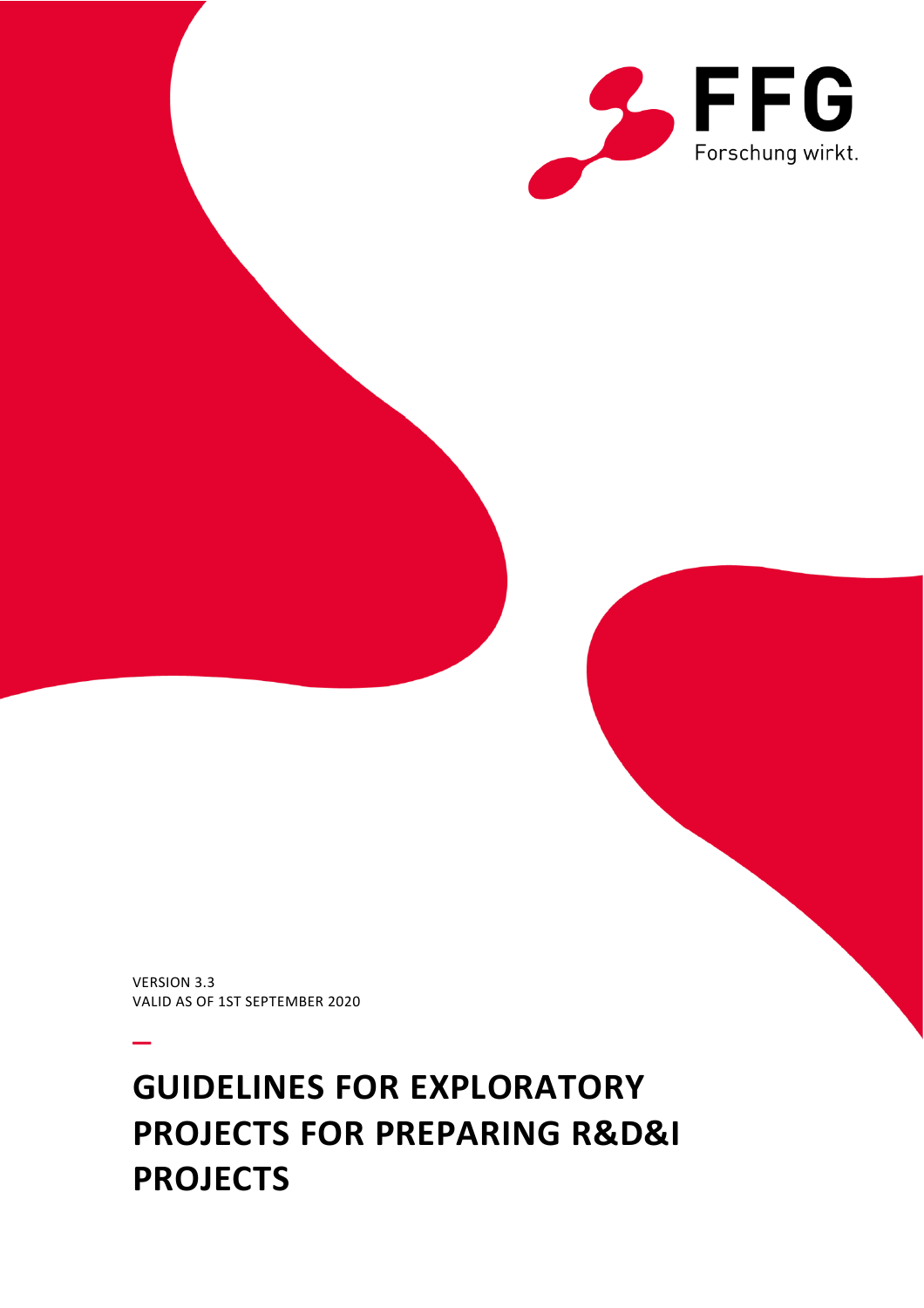

# **TABLE OF CONTENTS**

| 1                       |      |                                                                |  |
|-------------------------|------|----------------------------------------------------------------|--|
| $\overline{2}$          |      |                                                                |  |
|                         | 2.1  |                                                                |  |
|                         | 2.2  |                                                                |  |
|                         | 2.3  | What are the responsibilities of the consortium leader?  6     |  |
|                         | 2.4  |                                                                |  |
|                         | 2.5  | Can partners from outside Austria participate?  8              |  |
|                         | 2.6  |                                                                |  |
|                         | 2.7  |                                                                |  |
|                         | 2.8  |                                                                |  |
|                         | 2.9  | What criteria are used to assess applications for funding?  11 |  |
|                         | 2.10 | What documents are required for submission?  14                |  |
|                         | 2.11 |                                                                |  |
|                         | 2.12 |                                                                |  |
| 3                       |      |                                                                |  |
|                         | 3.1  |                                                                |  |
|                         | 3.2  |                                                                |  |
| $\overline{\mathbf{A}}$ |      |                                                                |  |
|                         | 4.1  |                                                                |  |
|                         | 4.2  | How is the evaluation procedure organised?  18                 |  |
|                         | 4.3  |                                                                |  |
| 5                       |      |                                                                |  |
|                         | 5.1  |                                                                |  |
|                         | 5.2  |                                                                |  |
|                         | 5.3  |                                                                |  |
|                         | 5.4  |                                                                |  |
|                         | 5.5  | How should changes to the project be communicated?  22         |  |
|                         | 5.6  |                                                                |  |
|                         | 5.7  | What happens after the conclusion of the project? 23           |  |
| 6                       |      |                                                                |  |
|                         | 6.1  |                                                                |  |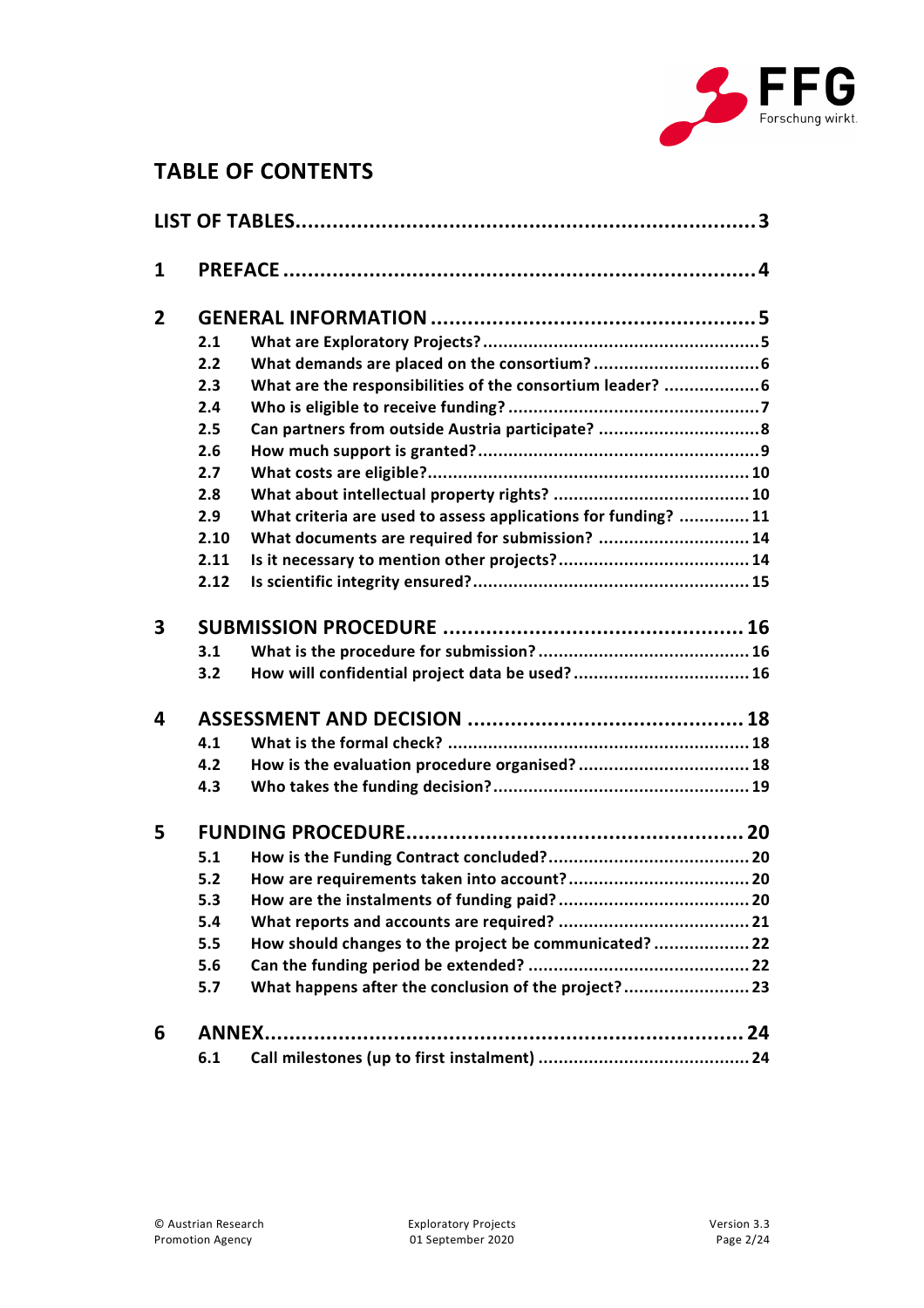

# <span id="page-2-0"></span>**LIST OF TABLES**

| Table 3: Criterion "Suitability of the applicant / project partners" 12 |  |
|-------------------------------------------------------------------------|--|
|                                                                         |  |
|                                                                         |  |
|                                                                         |  |

# **Changes in comparison to the former version 3.2**

Chapter 5.1: Streamlined process for drawing up the funding contract

Several textual clarifications for an improved comprehensibility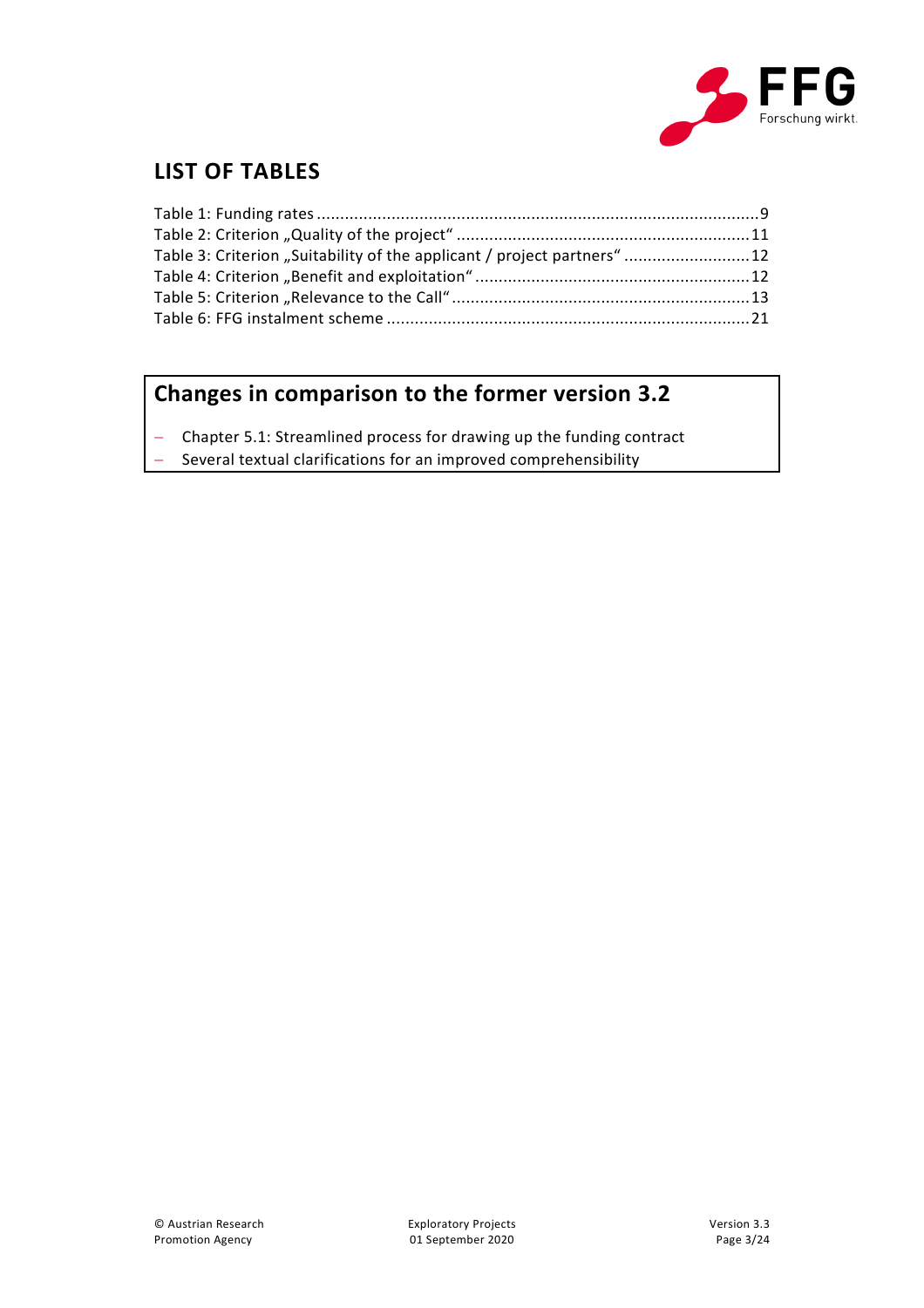

## <span id="page-3-0"></span>**1 PREFACE**

\_

The FFG is your partner for research and development. These Guidelines are designed to support you in submitting your Exploratory Project. They explain:

- how to obtain funding
- what conditions must be met
- how the application process works

The goals and priorities, the budget and the submission deadlines that are relevant to your project are described in the corresponding call announcement.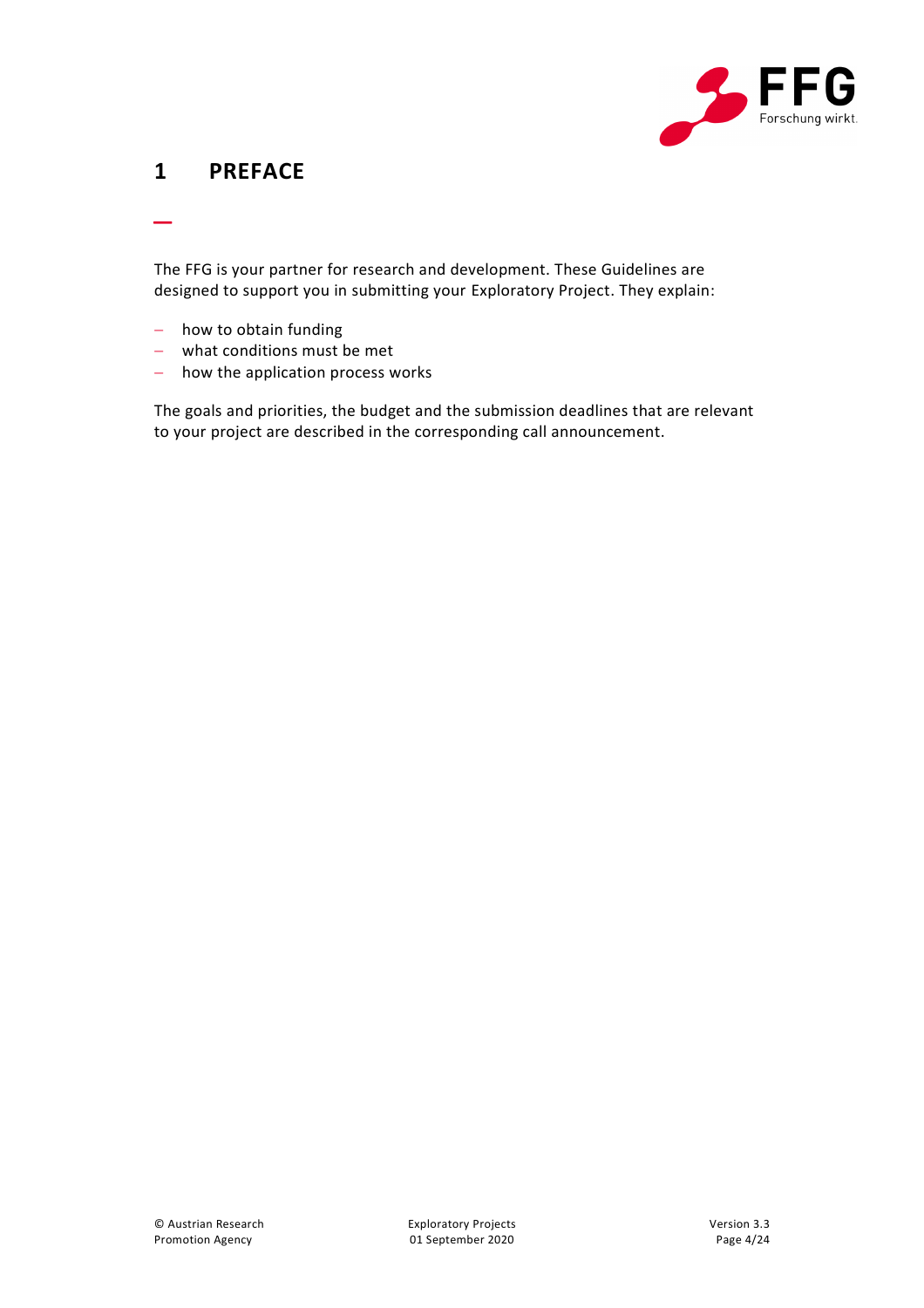

# <span id="page-4-0"></span>**2 GENERAL INFORMATION**

\_

#### <span id="page-4-1"></span>**2.1 What are Exploratory Projects?**

Exploratory projects are designed to provide preparatory work for research, development and innovation projects (R&D&I). Their focus is on assessing the viability of potential future R&D&I projects and supporting concept development for planned flagship projects and innovation laboratories.

Exploratory projects may assess and analyse the potential of a project with the aim to facilitate decision-making through an objective and rational presentation of strengths and weaknesses as well as associated opportunities and threats. Another aim is to determine what resources would be required for implementation and what prospects of success the project would have (for definition see RTI Guidelines - *[Themen-FTI-Richtlinie](https://www.ffg.at/sites/default/files/downloads/page/richtlinie_fti_2015_themen.pdf)*).

To a minor extent, this may also include the organisation of workshops, stakeholder consultations etc., if this is required to achieve the goals of the exploratory project. It is also possible to include open innovation processes<sup>1</sup> in exploratory projects, as long as this supports their objectives.

If an exploratory project is submitted by a consortium the rights and duties must be stipulated in a Declaration of Cooperation.

The following criteria must be met:

- Maximum duration: 12 months
- Maximum funding: 200,000 euros
- Exploratory projects may be submitted by individual applicants or as a collaborative project involving several consortium partners.
- Large enterprises may only participate as part of a consortium.

 $\overline{a}$ 

<sup>1</sup> The term **"open innovation"** means opening the innovation process of organisations through active and strategic use of external sources in order to increase innovation potential. The open innovation concept describes the purposeful use of knowledge flows into and out of organisations using internal and external paths to market in order to generate innovation. [Chesbrough, H.W. (2003): Open Innovation: The new imperative for creating and profiting from technology, Boston: Harvard Business School Press, S. XXIV]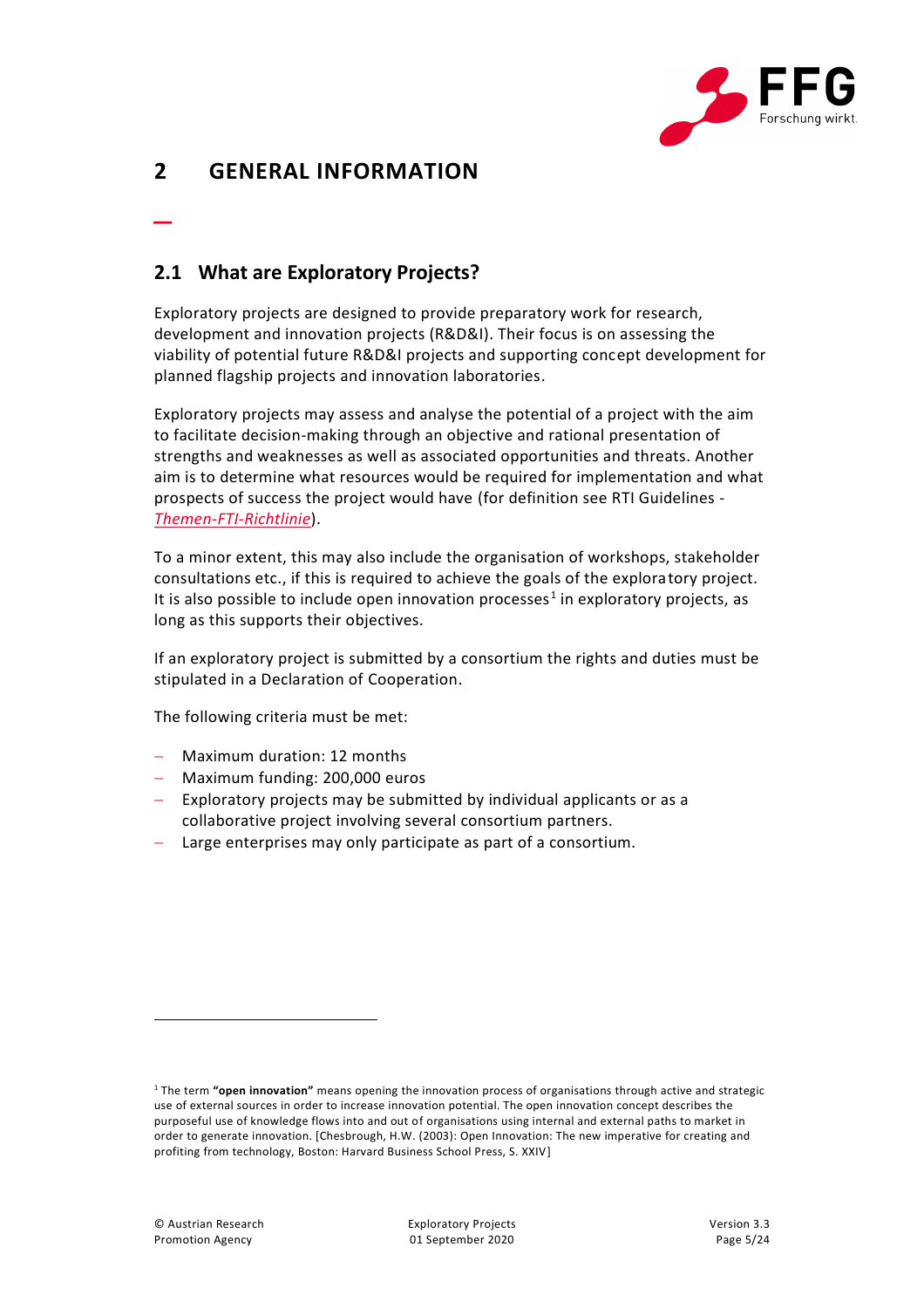

#### <span id="page-5-0"></span>**2.2 What demands are placed on the consortium?**

The consortium must consist of at least one company with one or more partners that are independent of each other. Partners are independent, if they own less than 25% of capital or voting right of each other (for more information regarding affiliated entities see **SME** definition ). In any case the consortium must include:

- at least 1 small or medium-sized enterprise (SME) (details see [SME definition\)](https://www.ffg.at/recht-finanzen/rechtliches_service_KMU) or
- 1 research and knowledge dissemination organisation (research institution) or (research organisation – see [GBER 2014\)](https://eur-lex.europa.eu/legal-content/EN/TXT/PDF/?uri=CELEX:32014R0651&from=DE) or
- 1 partner from another EU member state or contracting party to the EEA Agreement

If the exploratory project serves for the preparation of a flagship project, at least one enterprise must be represented in the consortium.

Additional criteria:

- The consortium leader must have a branch office in Austria
- The consortium leader submits the application for funding

The Declaration of Cooperation regulates the collaboration within the consortium. A sample declaration of cooperation template is available to help you in drawing up a Declaration of Cooperation.

The conditions to the consortium have still to be fulfilled at the end of the project. If there are changes during the project not according to the demanded consortium structure, a reclaim of the funding is possible.

#### <span id="page-5-1"></span>**2.3 What are the responsibilities of the consortium leader?**

The consortium leader has the following responsibilities throughout the project duration:

- project management
- communications with the funding agency and the project partners
- examining the reports and accounts provided by the consortium partners

In your capacity as consortium leader you confirm to us that:

- you manage and distribute the funding yourself
- you communicate any changes in due time
- you provide accounts and reports in accordance with the Funding Contract

Before payment of the 1st funding rate, the consortium leader confirms that a declaration of cooperation is existing.

In addition, the consortium leader confirms that: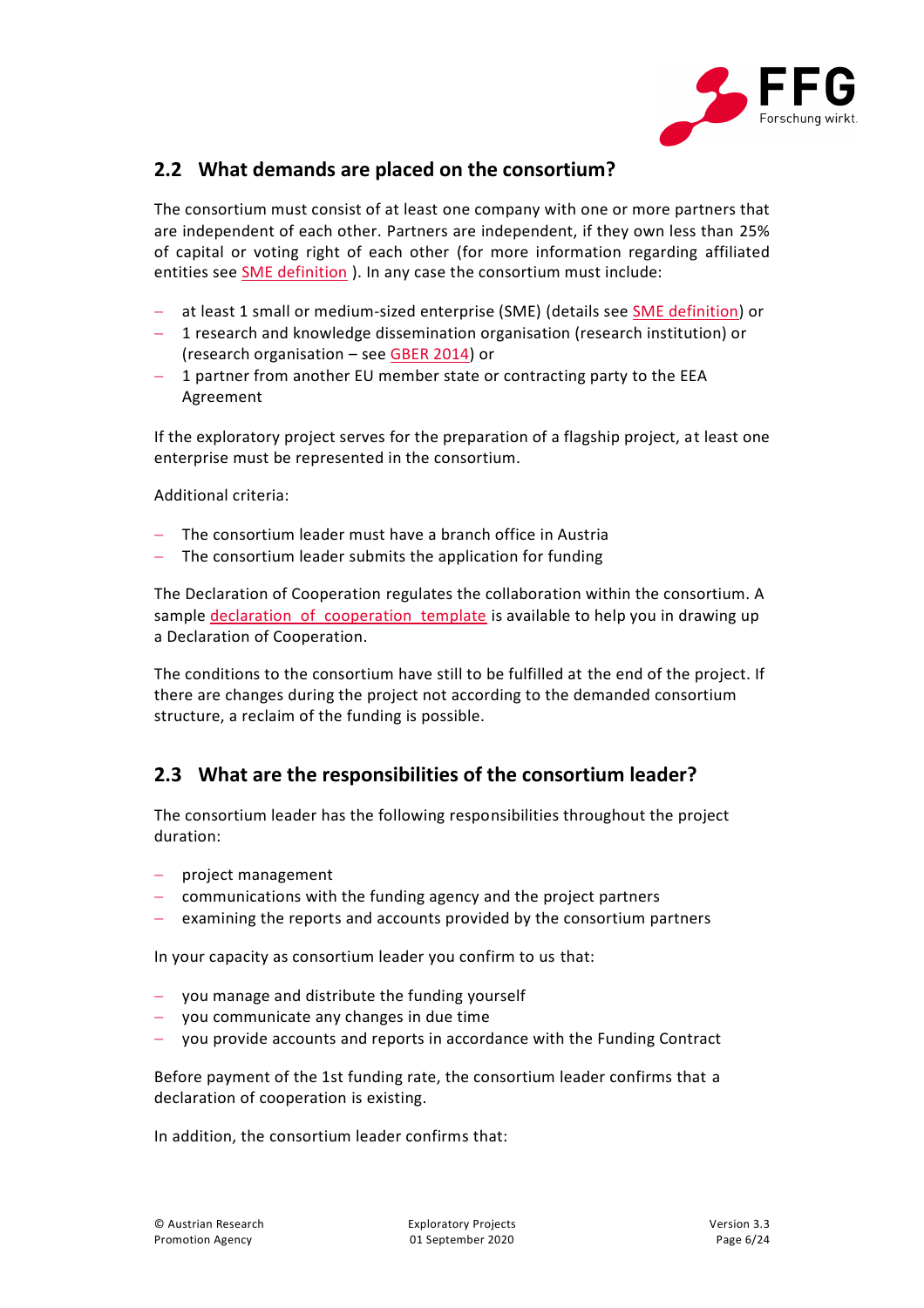

- The accounted costs are explicitly assigned to the funded project.
- Project costs are used according to the funding contract. The project content corresponds to the approved funding

#### <span id="page-6-0"></span>**2.4 Who is eligible to receive funding?**

Legal entities, partnerships and sole traders that are not part of the Austrian federal administration are eligible to receive funding.

#### **The following are eligible for funding:**

- Companies of any legal form
- Institutions of research and knowledge dissemination
	- $-$  Universities<sup>2</sup>
	- Universities of applied sciences
	- Non-university research institutions
	- Technology transfer institutions, innovation agents and other researchoriented organisations such as associations with a relevant purpose
- Other non-commercial institutions
	- Local authorities and autonomous bodies (Note: Activities of local authorities falling within their statutory mandate are not eligible for funding)
	- Non-profit making organisations such as  $NPOs<sup>3</sup>$

#### **The following may participate but may not receive funding:**

- Subcontractors: they are not partners within the definition of a Cooperative R&D Project. They provide defined tasks for partners which are listed under the cost category "third-party costs" and are not entitled to exploit the project results.
- Other participants: these are persons or institutions that do not receive funding, but are mentioned in the Funding Contract, including the scope of their participation. Their rights and duties are also stipulated by contract. Their participation needs to be justified in the application. Potential "other participants" may also include persons or institutions of the Austrian federal administration

 $\overline{a}$ 

<sup>&</sup>lt;sup>2</sup> The smallest possible unit of a university is an institute of the university or a organisation comparable to a UOG 2002/§20 organisation unit. It is a precondition that the participating organisation unit (institute or comparable unit) is authorised with corresponding mandate according to UOG 2002/§ 27. Units below (for example working groups) can not act as project partners.

<sup>&</sup>lt;sup>3</sup> "Non-profit making organisations" do not distribute profits to their owners, members or other natural persons or legal entities in accordance with their legal status or articles of association.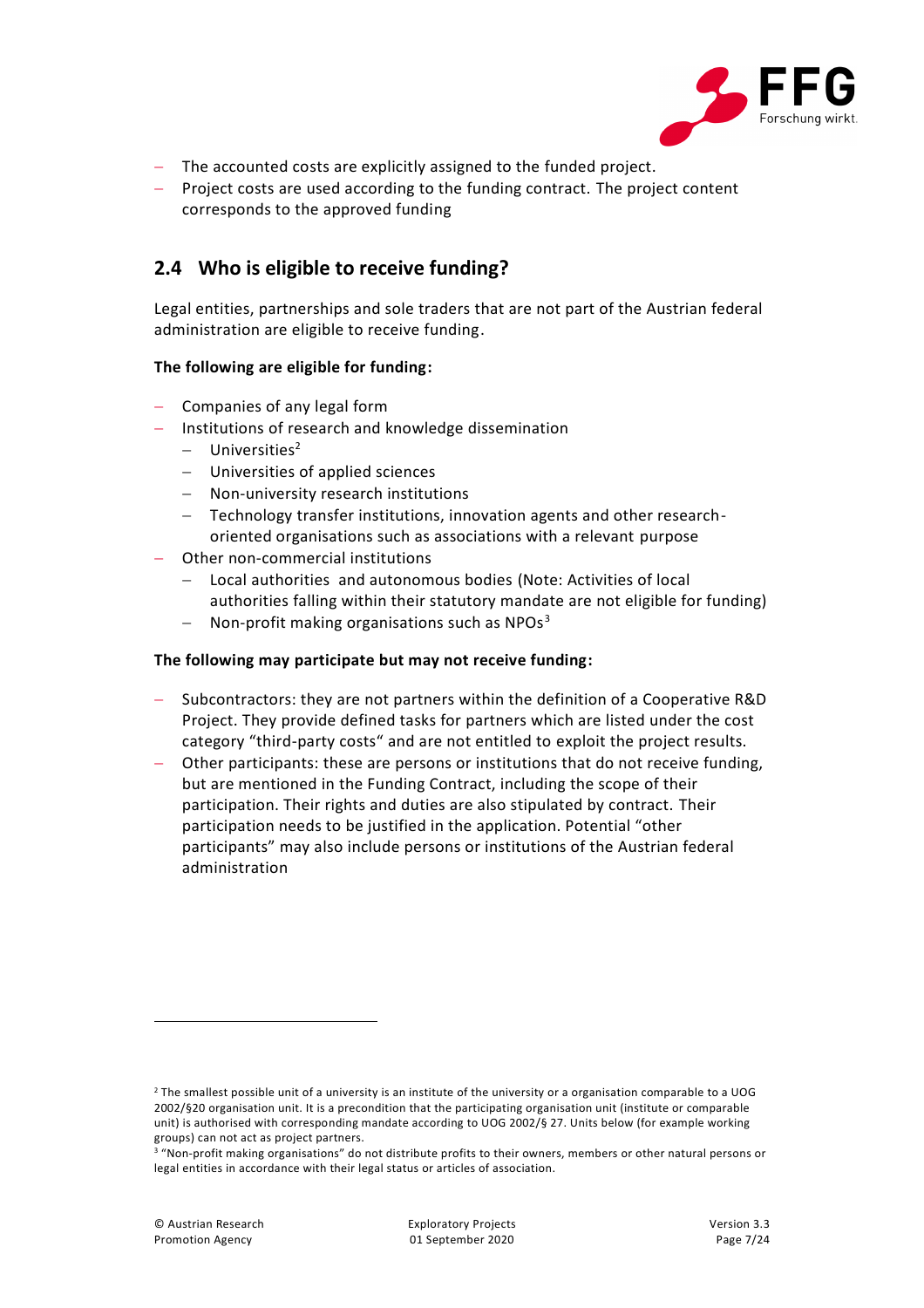

#### **Not eligible:**

Due to incompatibility, organisations which have, in the name of the FFG or the funding authority, contributed essentially to the evaluation of the programme or the design of the programme for this specific call within the last three years, are not allowed to participate in this call in any way.

If this refers to different units of an organisation, a participation in this specific call has to be coordinated with the programme management of the FFG. In any case, it has to be explained that no conflict of interest can occur.

The FFG reserves the right to exclude applicants due to incompatibilities.

#### <span id="page-7-0"></span>**2.5 Can partners from outside Austria participate?**

A consortium may have partners from outside Austria.

Partners from outside the EU may also receive funding unless this is specifically excluded in the relevant call.

The following conditions apply:

- The non-Austrian partners create benefit for the Austrian consortium partners and/or Austria as a business and research location;
- This benefit is explicitly indicated in the application for funding;
- Grants paid to partners from outside Austria do not exceed 20% of the total funding amount;
- The evaluation committee recommends providing funding to the non-Austrian partner;
- The partner from outside Austria proves its credit-worthiness and liquidity in accordance with the criteria applied to Austrian partners prior to contract formation;
- The non-Austrian partner accepts the FFG's obligation and entitlement to review the project as specified in the Funding Contract and submits relevant documentary evidence in German or English.

Alternatively, non-Austrian organisations may cover their costs from own funds and/or from funds provided by their home country. Collaborative agreements for joint funding are in place with several European and non-European countries.

The European **[EUREKA](https://www.ffg.at/europa/eureka)** initiative, for example, provides funding support for crossborder collaborations across programmes. The call announcement will specify whether these collaborative agreements can be used for a specific Cooperative R&D Project.

Organisations from outside Austria may also be involved as subcontractors.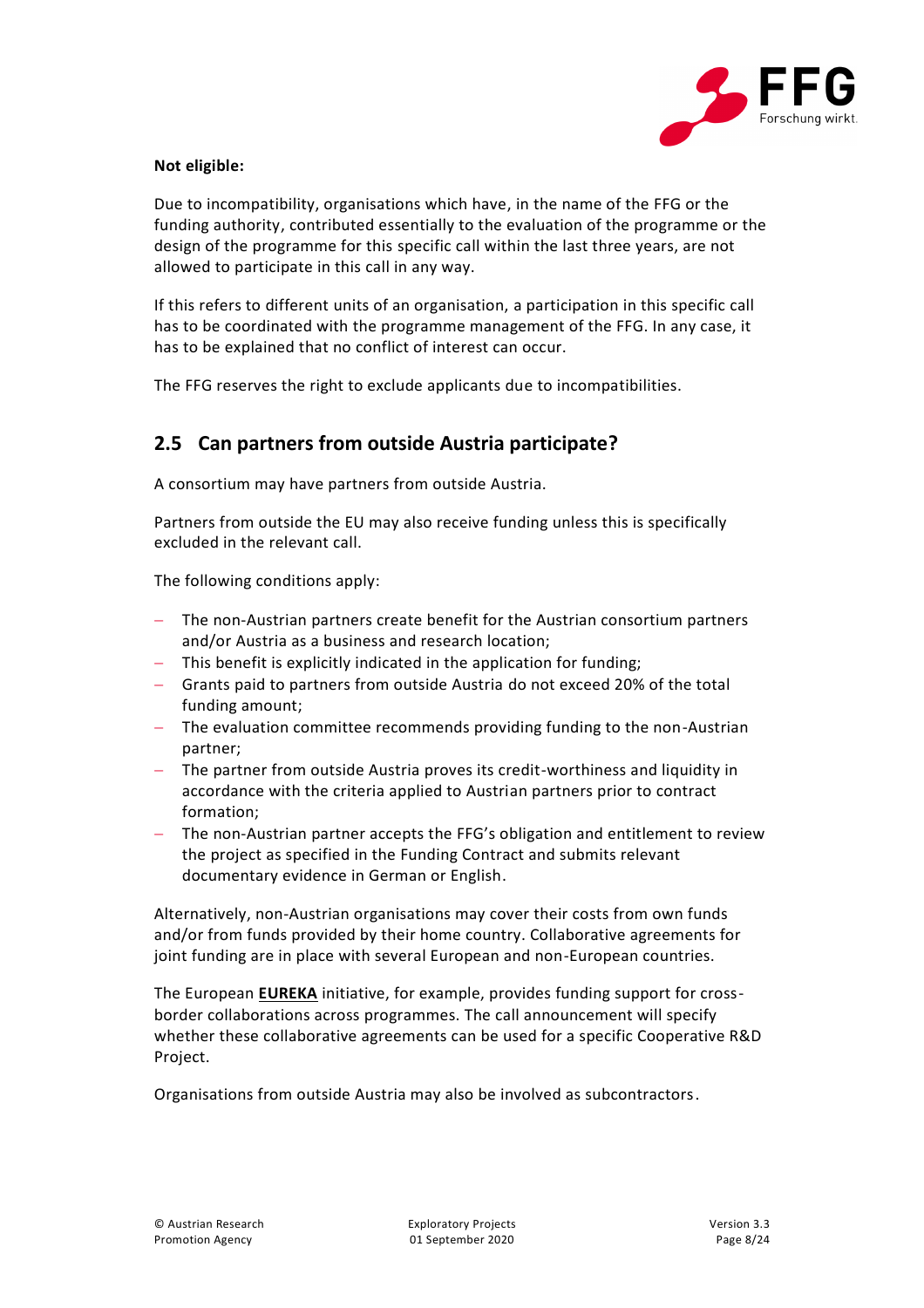

#### <span id="page-8-0"></span>**2.6 How much support is granted?**

Support is paid in the form of non-repayable grants and is limited to a **maximum of EUR 200.000** per project.

The funding rate varies depending on the type of partner:

- The funding rate for enterprises is based on the company size
- The funding rate for research institutions is shown in table 1, provided that the contribution involves a non-commercial activity.
- $-I$  If the contribution to the project of a research institution or other institution involves a commercial activity the funding rates are the same as those for enterprises.
- It has to be stated in the application if additional funding is granted by any other funding institution. If multiple funding is gained the cumulative funding must not exceed the European funding limit – funding from different funding authorities may not override the cumulative funding hight of the legal European legal funding aid limits (see [GBER: Regulation \(EU\) Nr. 651/2014, OJ](https://eur-lex.europa.eu/legal-content/EN/TXT/PDF/?uri=CELEX:32014R0651&from=DE) L 187/48).

#### **Funding rates**

<span id="page-8-1"></span>*Table 1: Funding rates*

| <b>Type of organisation</b>                                       | <b>Funding rate</b> |
|-------------------------------------------------------------------|---------------------|
| <b>Small enterprise</b>                                           | 70 %                |
| <b>Medium-sized enterprise</b>                                    | 60 %                |
| Large enterprise                                                  | 50 %                |
| <b>Research institutions</b><br>(non-commercial activities)       | 80 %                |
| <b>Non-commercial institutions</b><br>(non-commercial activities) | 80 %                |

Non-commercial activities of research institutions include:

- $-$  primary activities such as education
- research and development, independent or as part of an effective collaboration
- knowledge dissemination and transfer (see [Community framework\)](https://eur-lex.europa.eu/legal-content/EN/TXT/PDF/?uri=CELEX:52014XC0627(01)&from=EN)

Non-commercial activities of non-commercial institutions include contributions to R&D projects related to the development of products, services and systems, where they act, e.g., as public agencies.

The company size is to be determined according to the SME definition as specified by EU competition law: see information on [SME definition](https://ec.europa.eu/regional_policy/sources/conferences/state-aid/sme/smedefinitionguide_en.pdf)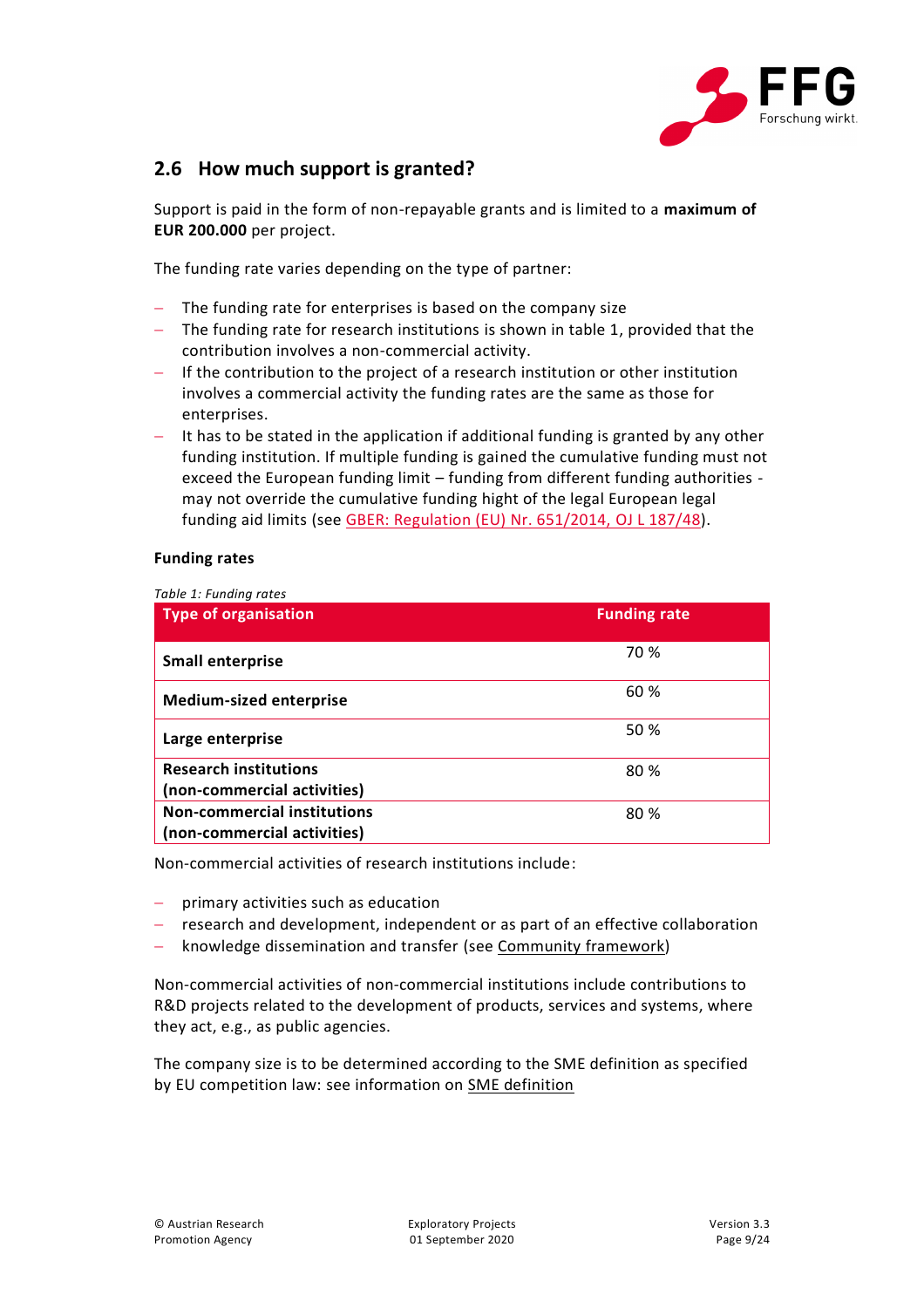

#### <span id="page-9-0"></span>**2.7 What costs are eligible?**

Eligible costs must be allocable directly to the project. This means that:

- $-$  they are incurred additionally to the normal operating costs during the funding period
- $-$  they are in accordance with the Funding Contract
- they can be evidenced by receipts

The earliest possible date for the start of the project is after submission of the application for funding.

For details on the eligibility of costs see the [Cost Guidelines.](https://www.ffg.at/recht-finanzen/kostenleitfaden)

#### **Special provisions for Exploratory Projects:**

Third-party costs are limited to 50% of the total costs per partner. Any excess must be justified in the Project Description. This limit does not apply to services provided by affiliated companies which are shown as third-party costs.

#### <span id="page-9-1"></span>**2.8 What about intellectual property rights?**

Intellectual property rights relating to the project results belong to the consortium. The provisions of the Community framework for state aid for research and [development and innovation,](https://eur-lex.europa.eu/legal-content/EN/TXT/PDF/?uri=CELEX:52014XC0627(01)&from=EN) 2014/C 198/01, apply to collaborations between commercial companies and research institutions.

This document stipulates that the intellectual property rights are to be allocated to the research institutions in a manner which adequately reflects their work, contributions and interests. If the rights are assigned to the companies involved, the research institutions shall receive compensation equivalent to the market price.

Please note in this context that expenditure for the protection of intellectual property (IPR) is eligible for funding. This includes costs for patent applications and patent searches. Patent maintenance costs are not eligible for funding.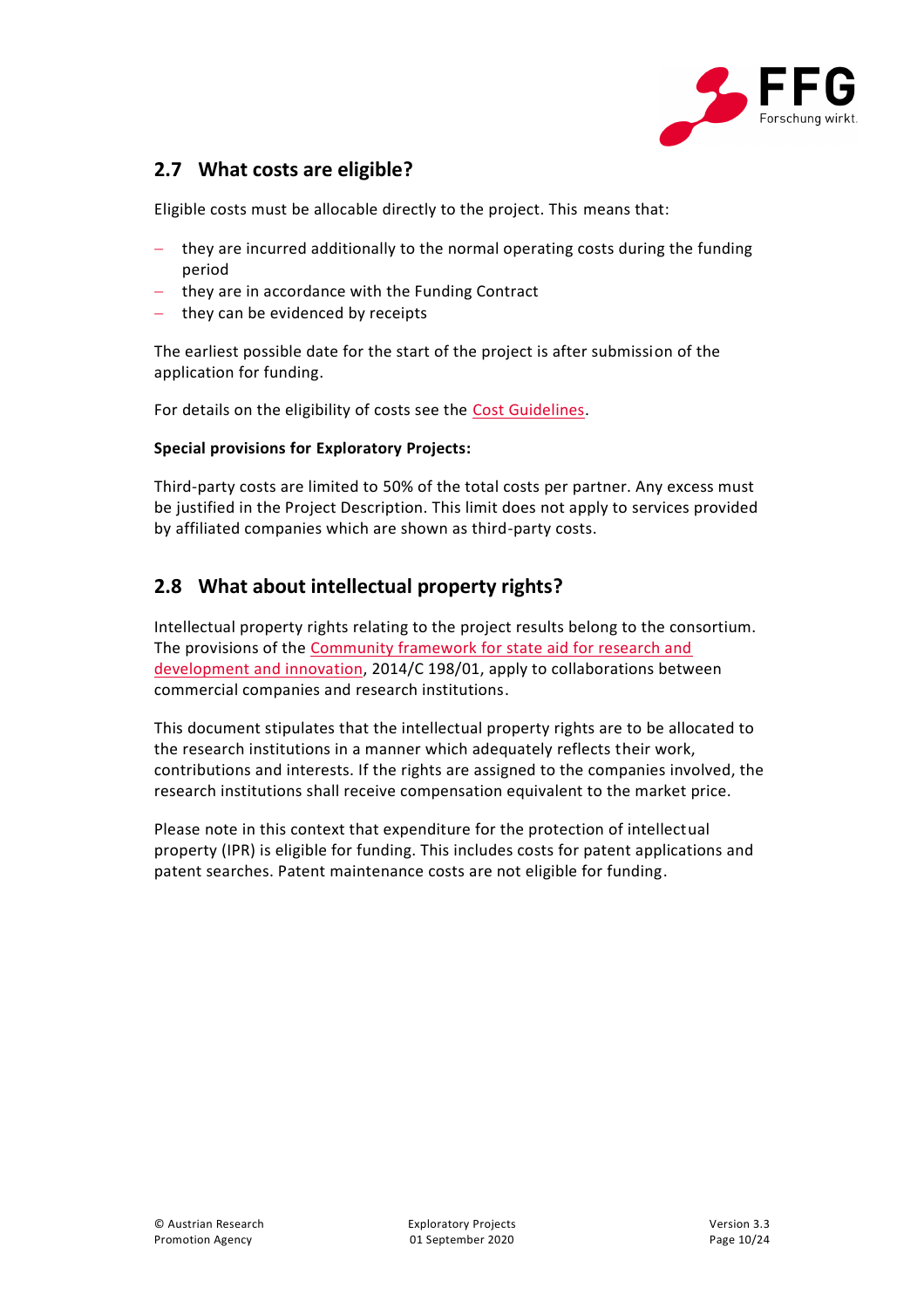

#### <span id="page-10-0"></span>**2.9 What criteria are used to assess applications for funding?**

Applications for funding are evaluated according to 4 criteria:

- 1 Quality of the project
- 2 Suitability of the applicant / project partners
- 3 Benefit and exploitation
- 4 Relevance to the call

The tables below show the relevant sub-criteria. In the course of the assessment, points will be assigned to each criterion. Projects not reaching the stated threshold value for a certain criterion will be rejected. Reaching zero points in one of the sub criteria of the 4th criteria "Relevance to the Call" the project will be rejected as well.

#### **Funding criteria**

<span id="page-10-1"></span>*Table 2: Criterion "Quality of the project"*

| 1. Quality of the project                                                                                                                                                                                                                                                                                                                                                                                                                                                                                                   | threshold 18,<br>max. points 30 |
|-----------------------------------------------------------------------------------------------------------------------------------------------------------------------------------------------------------------------------------------------------------------------------------------------------------------------------------------------------------------------------------------------------------------------------------------------------------------------------------------------------------------------------|---------------------------------|
| 1.1 How well are the state of the art (level of<br>knowledge/technology) and/or the commercially available<br>products and services described and how plausible is the<br>assessment?                                                                                                                                                                                                                                                                                                                                       | 6                               |
| 1.2 To what extent does the complexity of the problem or the<br>envisaged innovation goal justify carrying out an exploratory<br>project?                                                                                                                                                                                                                                                                                                                                                                                   | 15                              |
| 1.3 What is the quality of planning based on the following criteria?<br>Transparent structure of work packages<br>Transparent presentation of costs<br>Transparent description of work packages according to the<br>scope of work<br>Adequate relationship between costs and work plan<br>Adequate scope of project management<br>Provisions for risk management<br>Realistic implementation of plan (duration, deadlines,<br>milestones, results)<br>Clarity and coherence of cooperative relationships (if<br>applicable) | 6                               |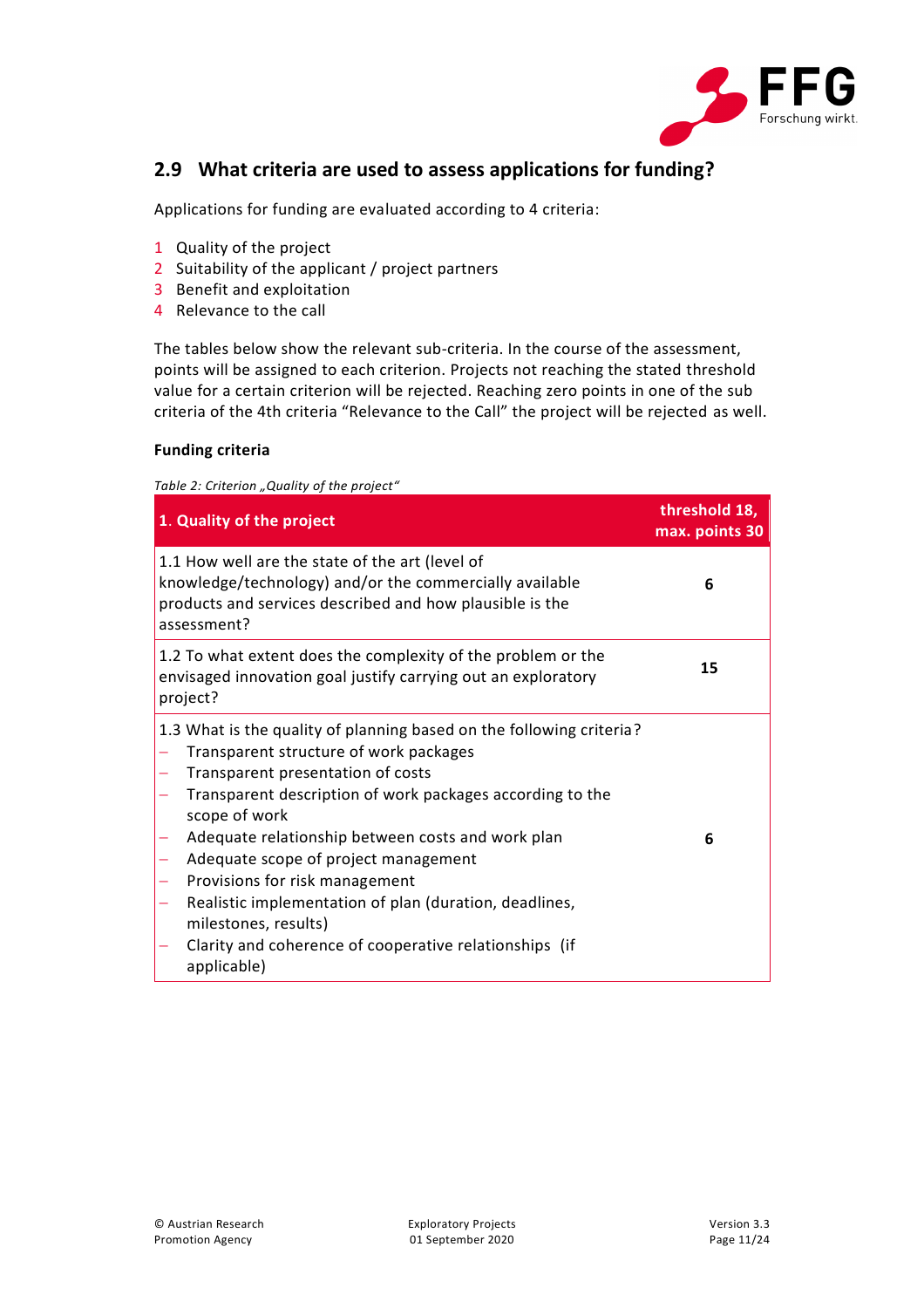

| 1. Quality of the project                                                                                                                                                                                                                                                                                                                     | threshold 18,<br>max. points 30 |
|-----------------------------------------------------------------------------------------------------------------------------------------------------------------------------------------------------------------------------------------------------------------------------------------------------------------------------------------------|---------------------------------|
| 1.4 If the project relates to people:                                                                                                                                                                                                                                                                                                         |                                 |
| To what extent have gender-specific topics been taken into<br>account in project planning?                                                                                                                                                                                                                                                    |                                 |
| Quality of the analysis of gender-specific topics<br>Integration in the methodical approach of the project                                                                                                                                                                                                                                    | 3                               |
| Information: If a person or a group of persons are subject of a<br>research poject or if the results of a research project affect people,<br>an according research design is necessary. In case the justifiable<br>conclusion of analysis of gender relevance results in no gender<br>relevance in its content, full points have to be given. |                                 |

<span id="page-11-0"></span>**Table 3***: Criterion "Suitability of the applicant / project partners"* 

| 2. Suitability of the applicant / project partners                                                                                                                                        | threshold 12,<br>max. points 20 |
|-------------------------------------------------------------------------------------------------------------------------------------------------------------------------------------------|---------------------------------|
| 2.1 Does the applicant / consortium have the scientific, technical,<br>economic and management skills required to achieve the project<br>goals?                                           | 8,5                             |
| 2.2 To what extent does the applicant / do the consortium<br>partners have the required qualifications and resources to ensure<br>successful implementation of the (cooperative) project? | 8                               |
| 2.3 Does the composition of the project team reflect the aim to<br>improve the gender balance in the sector?                                                                              | 3,5                             |

<span id="page-11-1"></span>**Table 4***:* Criterion "Benefit and exploitation"

| 3. Benefit and exploitation                                                                                                                                                                                                                                                                   | threshold 18;<br>max. points 30 |
|-----------------------------------------------------------------------------------------------------------------------------------------------------------------------------------------------------------------------------------------------------------------------------------------------|---------------------------------|
| 3.1 In what way do the planned results of the exploratory project<br>support decision making for further RDI projects in the<br>following dimensions:<br>$\vert$ - strength-weakness analysis of the innovation approach<br>$\sim$ opportunities and threats<br>$\vert$ – necessary resources | 16                              |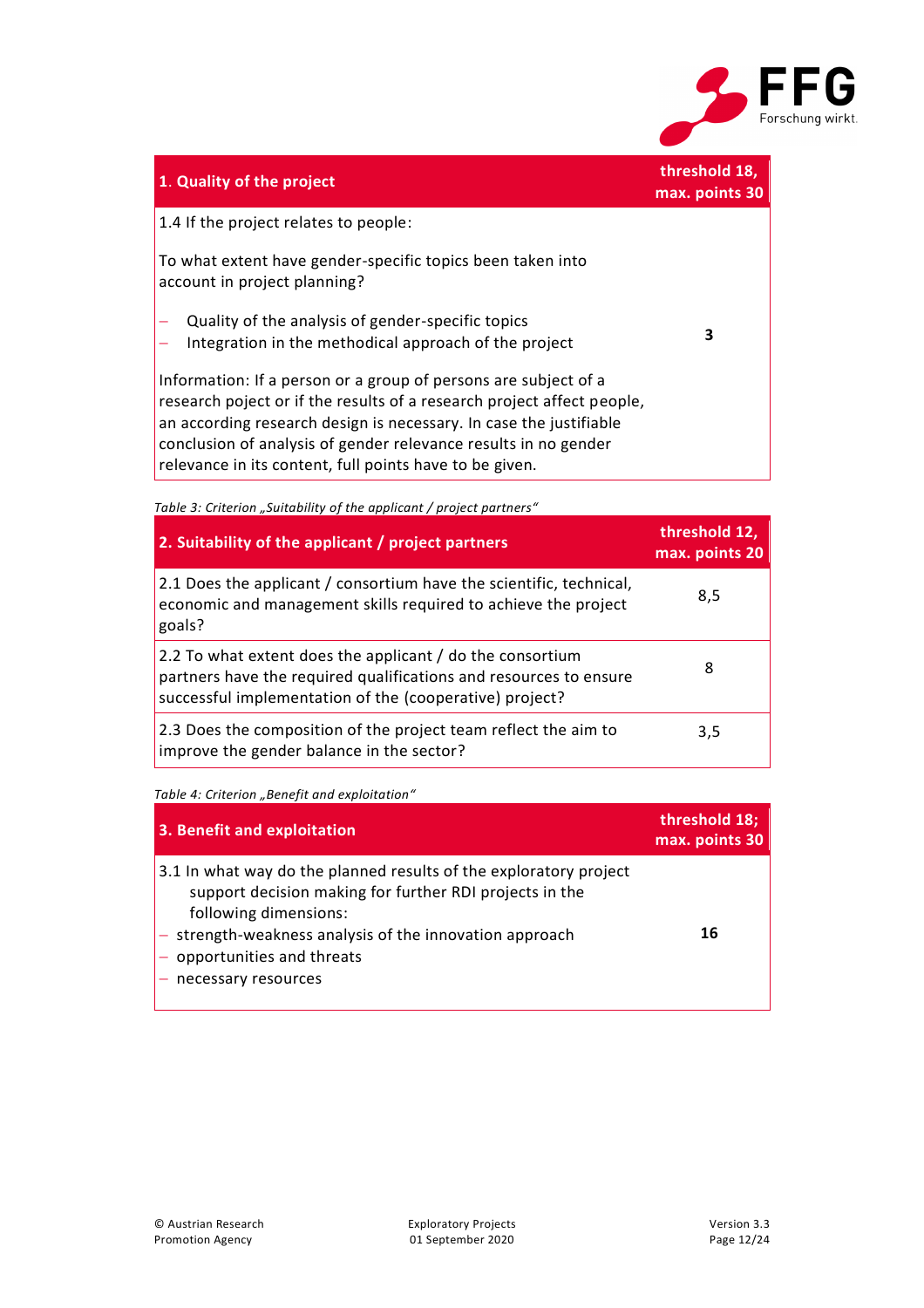

| 3. Benefit and exploitation                                                                                                                                                                                                                                                                                                                                                                                                                                                                        | threshold 18;<br>max. points 30 |
|----------------------------------------------------------------------------------------------------------------------------------------------------------------------------------------------------------------------------------------------------------------------------------------------------------------------------------------------------------------------------------------------------------------------------------------------------------------------------------------------------|---------------------------------|
| 3.2 What potential positive impact will the planned results of the<br>exploratory project have in the organisations involved and<br>beyond, for example by:<br>- expanding existing R&D activities to include new fields of<br>application<br>- opening up new business fields etc.<br>- creating a benefit for the relevant target group<br>if people are affected by the exploitation of the project results:<br>Consideration of gender-specific issues in exploiting the<br>economic potential | 14                              |

<span id="page-12-0"></span>**Table 5**: Criterion "Relevance to the Call"

| 4. Relevance to the Call                                                                                                                                                                                                                                                                                                                                                                                                                                                                                                  | threshold 12,<br>max. points 20 |
|---------------------------------------------------------------------------------------------------------------------------------------------------------------------------------------------------------------------------------------------------------------------------------------------------------------------------------------------------------------------------------------------------------------------------------------------------------------------------------------------------------------------------|---------------------------------|
| 4.1 To what extent does the project address the call topics?                                                                                                                                                                                                                                                                                                                                                                                                                                                              | 8                               |
| 4.2 To what extent does the project contribute to achieving the<br>goals of the call?                                                                                                                                                                                                                                                                                                                                                                                                                                     | 8                               |
| 4.3 To what extent does the funding influence the project<br>positively in one or more of the following dimensions?<br>Implementation: the funding enables the project to be<br>implemented in the first place<br>Acceleration: the funding accelerates implementation<br>Scope: the funding increases the scope of the project<br>Range: the funding makes the project more ambitious through:<br>a more radical innovation approach<br>higher risk<br>new or extended collaborations<br>long-term strategic orientation | 4                               |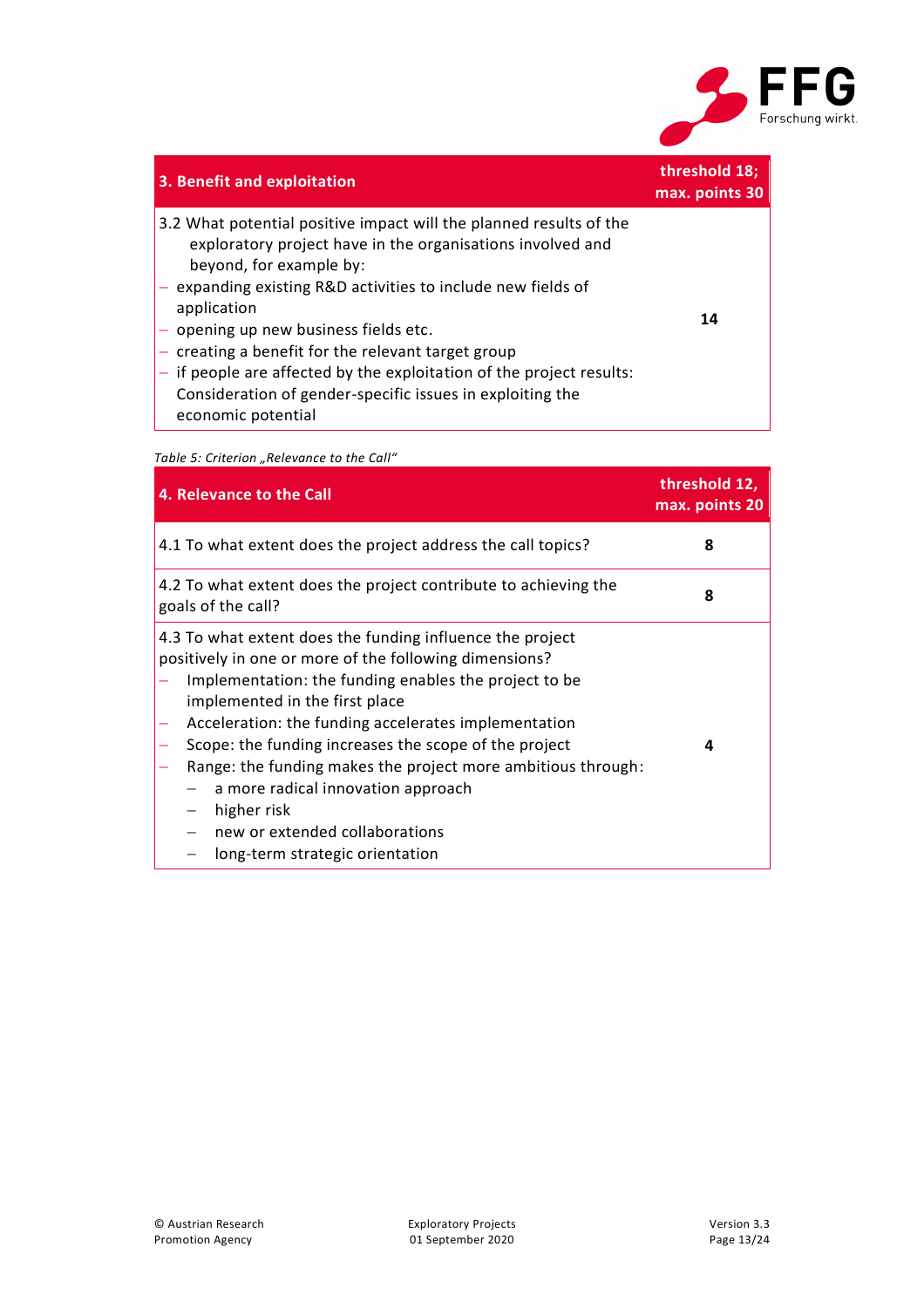

#### <span id="page-13-0"></span>**2.10 What documents are required for submission?**

Project applications may only be submitted electronically via [eCall.](https://ecall.ffg.at/)

Please upload the following documents via the eCall upload function

- Online Cost-Plan ("Kostenplan")
- Project Description: descriptive part of the application (upload as pdf file)

Attachments to the electronic application

- Annual statement of accounts (balance sheet, profit and loss account) from the past 2 financial years
- [Declaration of SME Status](https://www.ffg.at/sites/default/files/downloads/page/e_eidesstatt_erklaerung_kmu-status_0.pdf) for associations, sole traders and non-Austrian companies

If any additional documents or attachments are required, this will be specified in the form for the project description (application form).

If the project involves partners outside Austria, collaborative agreements with European or non-European countries may require the submission of documents that cannot be uploaded via eCall. The relevant information will be given in the call announcement. In individual cases additional supporting documents may be requested.

The call announcement also specifies the language in which applications are to be submitted, which is usually German and/or English

#### <span id="page-13-1"></span>**2.11 Is it necessary to mention other projects?**

To support the assessment of the content of the project, the application for funding must list those projects that have been or are being publicly funded by Austrian authorities and/or EU grants, provided these are:

- Pre-projects which deliver results for this project
- Ongoing or finished projects (of the last 3 years) related to the applied project

The multiple acceptance of already funded costs or part of costs is not possible. The proposed project must be clearly distinguished from projects that have already received funding.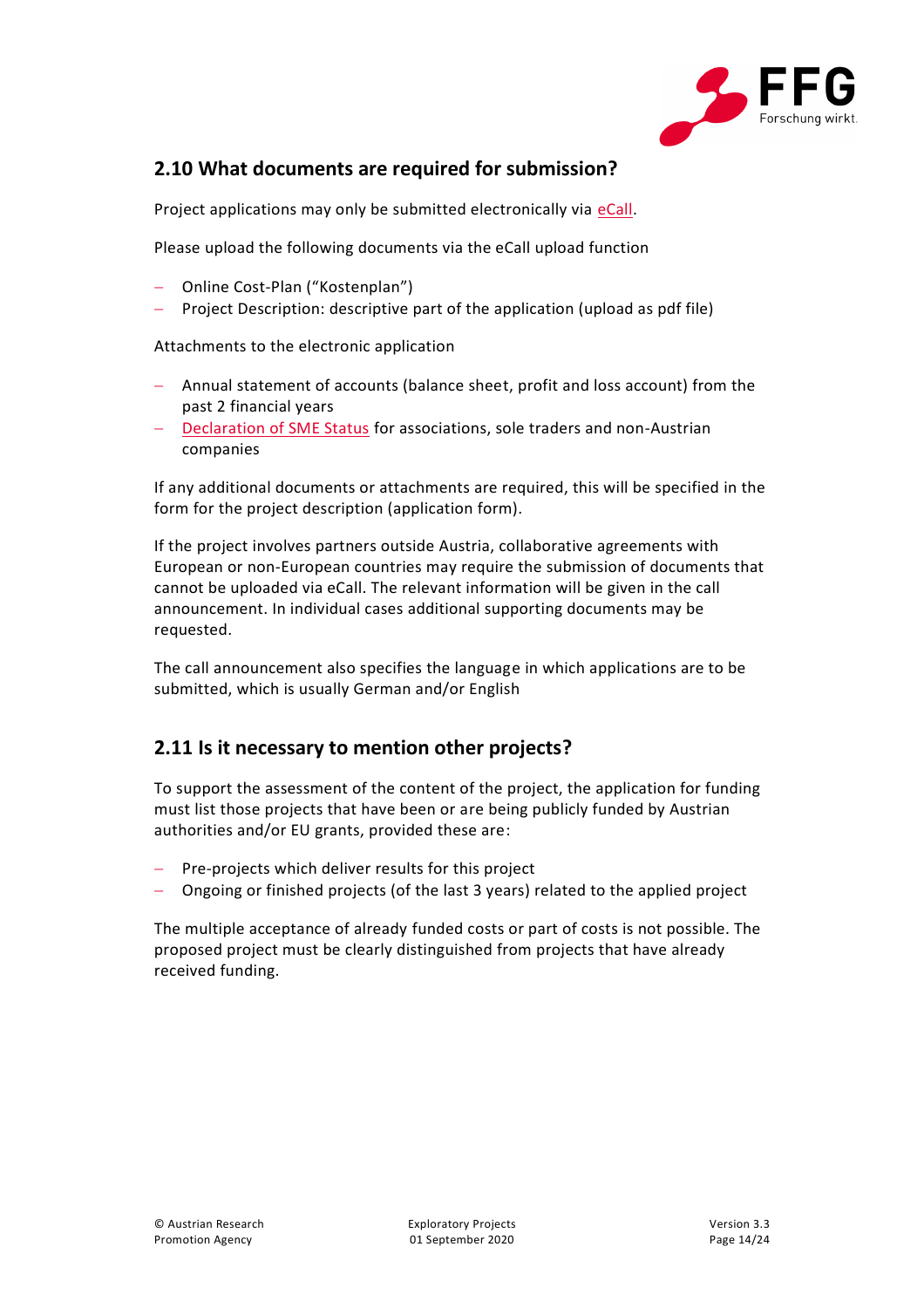

#### <span id="page-14-0"></span>**2.12 Is scientific integrity ensured?**

Funding may only be granted to applicants who demonstrate high scientific integrity during application and project execution.

The FFG is a member of the Austrian Agency for Research Integrity - [OeAWI](https://oeawi.at/en/statutes-3/) and is thus committed to safeguarding good scientific practice.

If we suspect a lack of scientific integrity or misconduct in the course of the formal checks or of the proposal check, therelevant documents may be forwarded to the OeAWI's Commission for Scientific Integrity. The OeAWI will then decide whether to initiate an independent investigation procedure and, if necessary, will undertake the necessary investigations.

If the investigation reveals a lack of scientific integrity or misconduct (e.g. plagiarism), the application has to be rejected due to formal reasons. If funding has already been granted, the funding must be reduced, retained or reclaimed.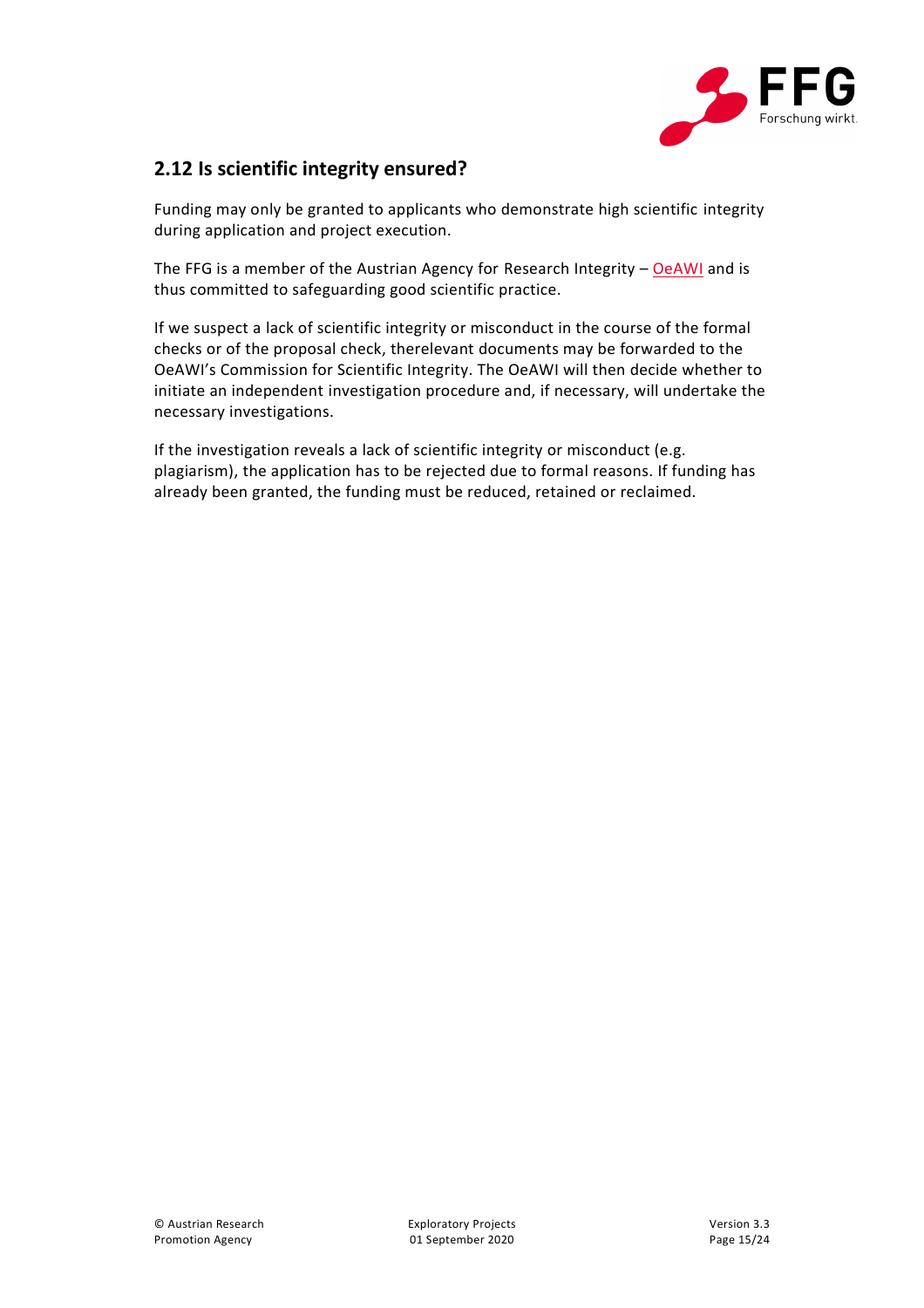

# <span id="page-15-0"></span>**3 SUBMISSION PROCEDURE**

#### <span id="page-15-1"></span>**3.1 What is the procedure for submission?**

Applications must be electronically submitted via [eCall](https://ecall.ffg.at/) before the deadline.

The funding application may not be submitted until all partners have submitted their partner applications via eCall.

How does it work?

\_

- Download application form via eCall and fill it
- $-$  Fill in the online calculation  $-$  the system verifies, if the funding requirements are met (e.g. max. funding, max. size of the project)
- Upload the required documents
- Finalise application in eCall and click "Submit application" ("Einreichung abschicken")
- Upon successful submission, an acknowledgement will be sent automatically by email
- Not necessary: additional postal submission of duly executed copy

Not possible:

- Resubmission or modification of individual parts of the application form
- Revision after submission

The application documents are to be submitted by the consortium leader or by a duly authorised representative. The FFG may request evidence that this person is authorised to represent the consortium leader. If you are unable to provide such evidence the FFG reserves the right to reject the application for formal reasons.

An [eCall tutorial](https://ecall.ffg.at/tutorial) is available.

#### <span id="page-15-2"></span>**3.2 How will confidential project data be used?**

The FFG processes the personal data of funding applicants and funding recipients provided by the data subjects as part of the application for funding, data collected by the FFG for the purpose of concluding the funding contract, and data generated by searches in the transparency portal according to Sec. 32 (5) of the Transparency Database Act (TDBG 2012) for the following purposes:

- Processing of the funding application and assessment of whether the general and specific funding requirements have been met,
- Conclusion of the funding contract and (if a funding contract has been concluded) compliance with the relevant contractual obligations, including but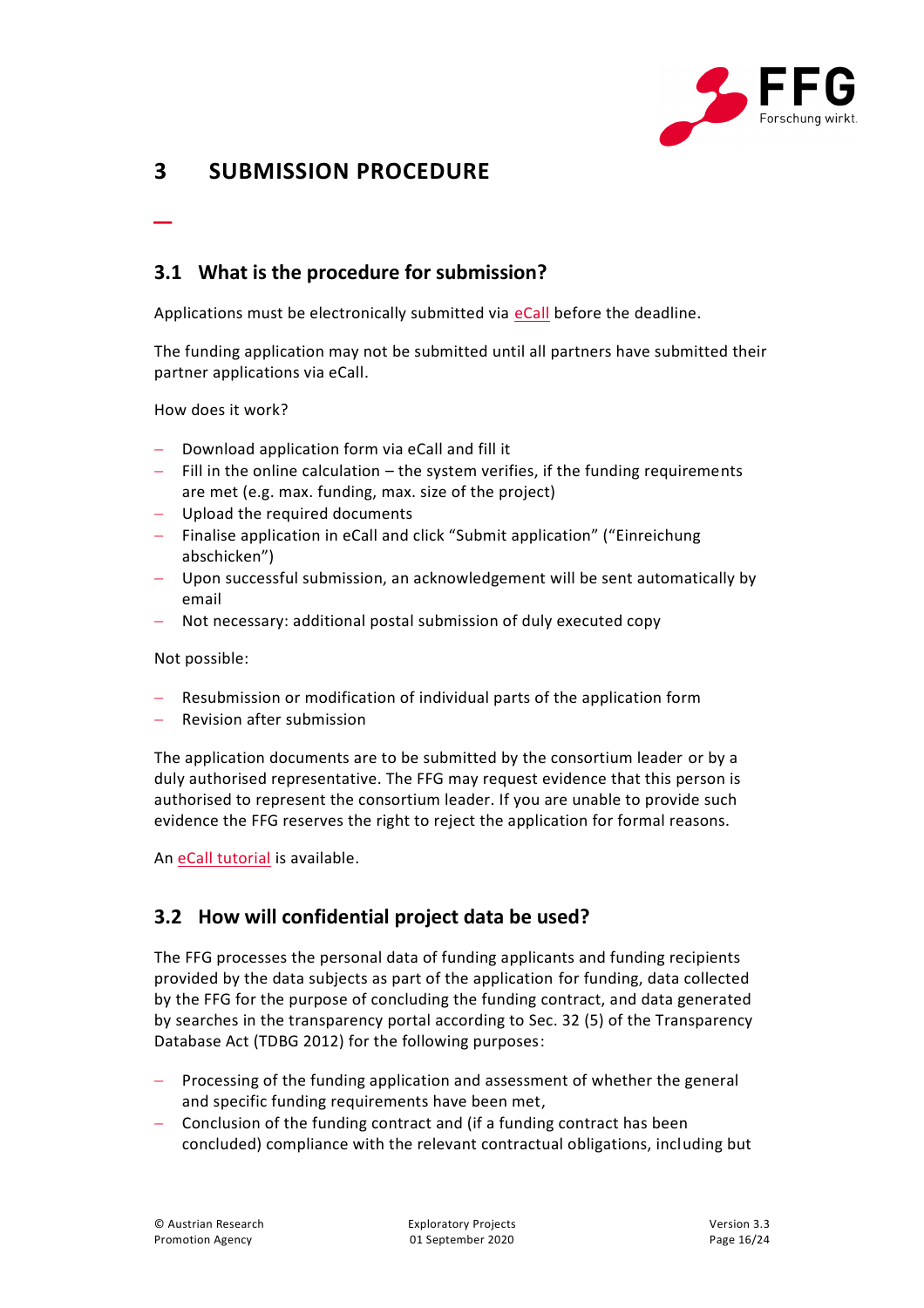

not limited to administration of the funding payments and monitoring of compliance with funding requirements,

 Compliance with statutory obligations, including but not limited to reporting obligations and control purposes in order to avoid double funding (i.e. Sec. 38 in conjunction with 18, 27 ARR, as well as Sec. 12 FTFG and Sec. 9 FFG-G).

The legal basis of processing is therefore Art. 6 (1) (b) GDPR, i.e. performance of a contract, and Art 6 (1) (c) GDPR, i.e. compliance with legal obligations.

The personal data will be disclosed to the following institutions in compliance with legal obligations.

- the federal ministries as owners of the FFG, other contracting authorities for the management of funding measures (e.g. other federal ministries, regional governments, KLIEN)
- third parties, which may include the Court of Audit, EU bodies, and other federal or regional funding agencies

National and international experts will get access to the submitted documents for the evaluation of the proposals – see chapter 4.2. Such experts act as processors on behalf of the FFG and are required to take technical and organisational measures to ensure data security and data confidentiality

Project content and results may only be published (e.g. on the website or in social media forums) with the consent of the funding recipient (Art 6 (1) (a) GDPR) unless the FFG has a legal obligation to do so.

The FFG must also obtain the consent of the data subject for any other data use exceeding these provisions.

The FFG is under a legal obligation to maintain secrecy concerning company and project information pursuant to Sec. 9 (4) of the Austrian Research Promotion Agency Act (FFG-G, Federal Law Gazette BGBl. I No. 73/2004).

The FFG will ensure a level of security appropriate to the risk in terms of confidentiality, integrity, availability and resilience of the systems by implementing technical and organisational measures within the meaning of Art. 32 GDPR that are sufficient and appropriate for protecting the data against accidental or unlawful destruction, loss and unauthorised access.

Further information about ensuring the confidentiality and security of personal data during the course of the project is available in the eCall tutorial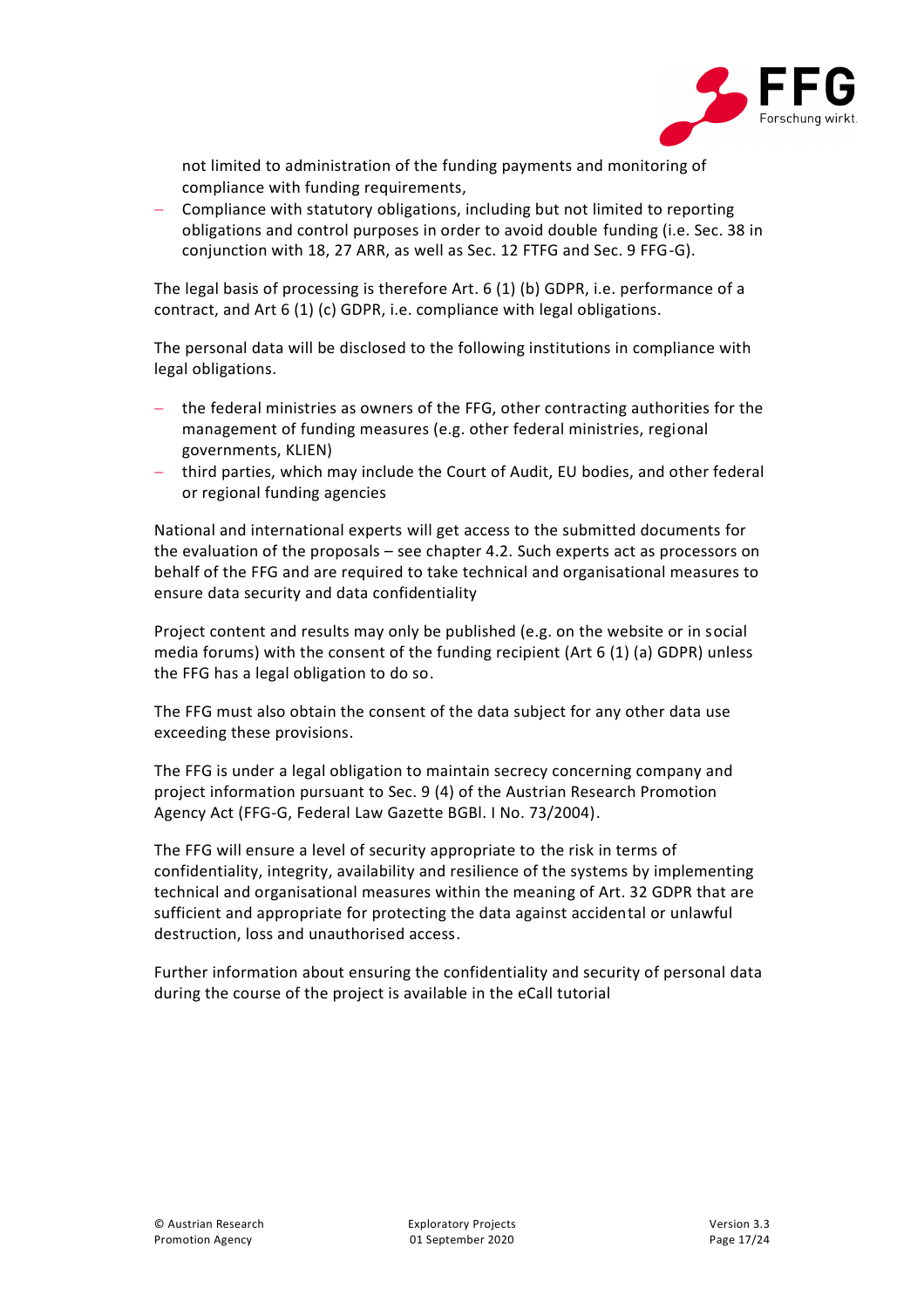

# <span id="page-17-0"></span>**4 ASSESSMENT AND DECISION**

#### <span id="page-17-1"></span>**4.1 What is the formal check?**

\_

In the formal check the application is examined for formal correctness and completeness.

You will be notified of the result of the formal check within 4 weeks via an eCall message:

- If the formal criteria are not met and the deficiencies cannot be corrected, the application for funding will not enter the subsequent steps of the procedure.
- If the deficiencies can be corrected, you may rectify these problems within a reasonable period of time

Should it transpire after the formal check that incorrect information has been given, the funding application may also be removed from consideration at a subsequent point in the procedure.

The relevant **checklist** can be found in the Project Description template.

#### <span id="page-17-2"></span>**4.2 How is the evaluation procedure organised?**

The documents submitted will be reviewed by national and international experts based on the criteria given in Chapter [2.9.](#page-10-0)

An evaluation committee will make a recommendation on funding taking into account the written reviews.

It is possible to exclude reviewers (individuals or staff of particular organisations) in justified cases. eCall contains an entry field for this purpose.

FFG experts will check the financial potential (credit rating and liquidity) of the participating enterprises. According to the European legal basis of this funding, the General block exemption regulation (EU) N°651/2014 of 17 June 2014, it is not possible to provide funding to undertakings in difficulty.

Additional recommendations and requirements may be formulated in the course of the assessment. Recommendations are non-binding remarks of the evaluation committee, which should support the consortium in the implementation of the project.

Requirements are binding, see Chapter [4.2.](#page-17-2)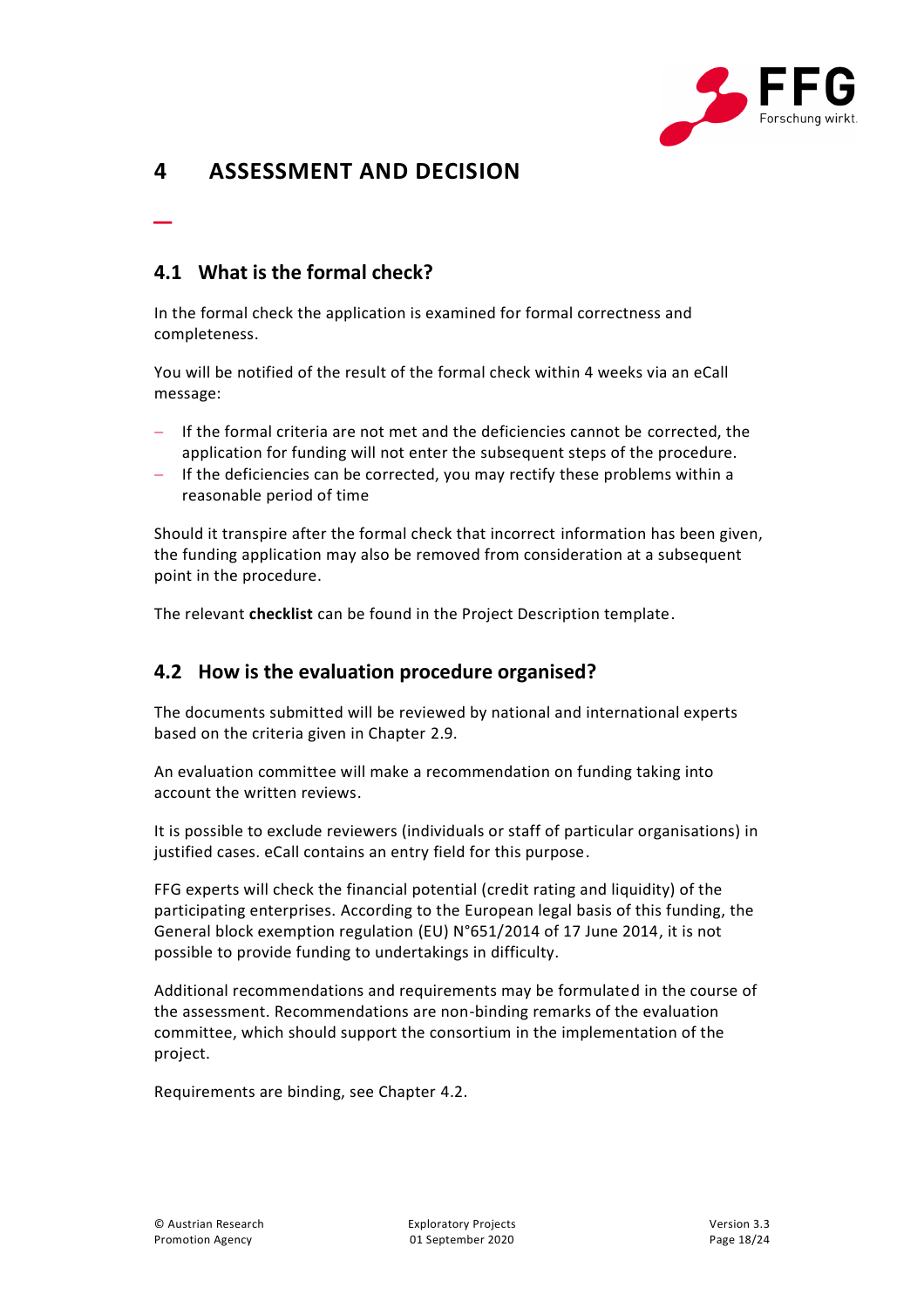

# <span id="page-18-0"></span>**4.3 Who takes the funding decision?**

The funding decision is taken by the responsible Federal Ministers on the basis of the funding recommendation made by the evaluation committee.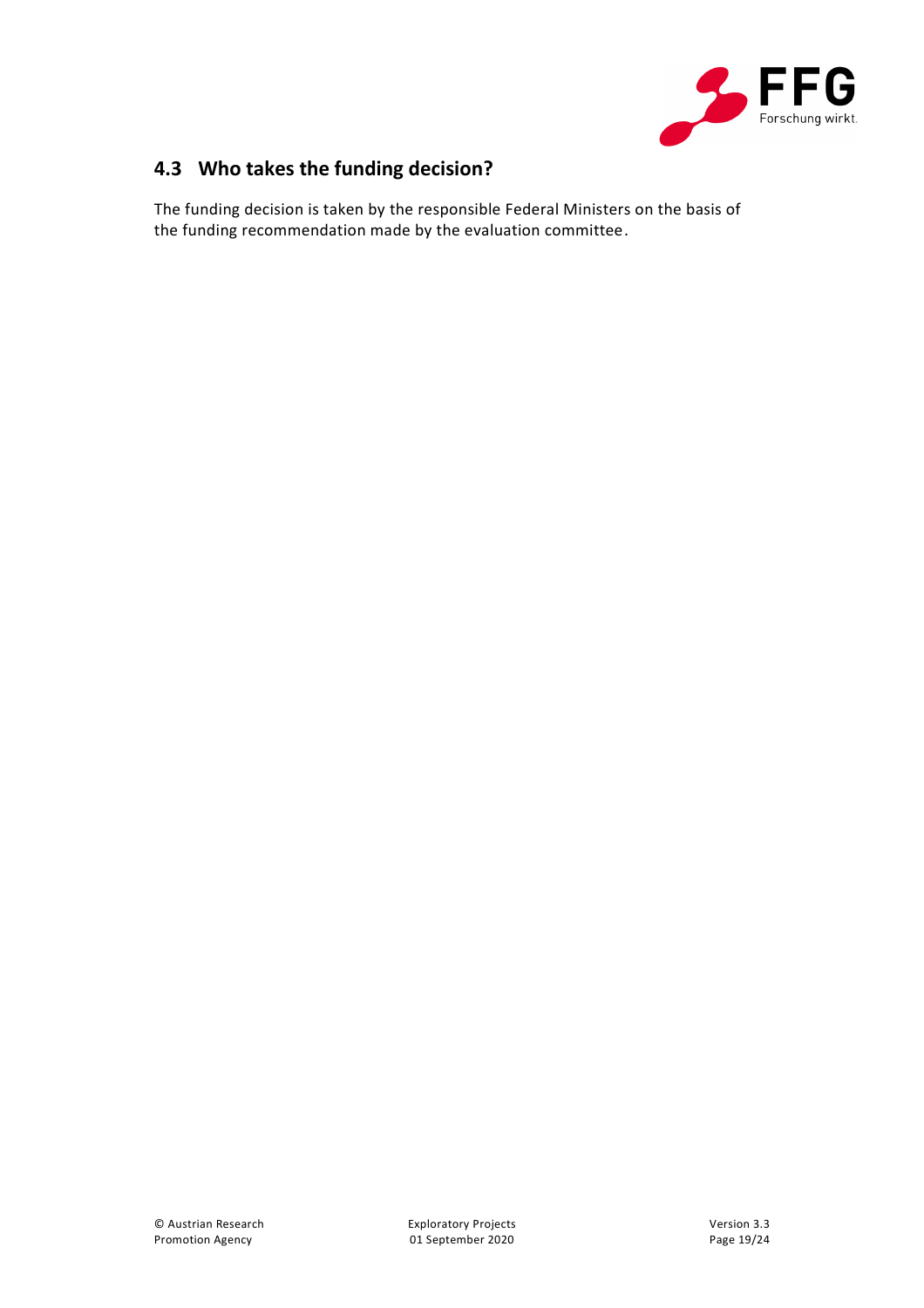

# <span id="page-19-0"></span>**5 FUNDING PROCEDURE**

\_

#### <span id="page-19-1"></span>**5.1 How is the Funding Contract concluded?**

In case of a positive funding decision, the FFG will send the beneficiary / consortium a document or a view in the eCall system with the most important basic paramenters of the funding contract (e.g. amount of funding granted, amount of eligible costs, start and ending date of the funding period, reporting obligations and possible binding requirements).

After acceptance of the document or the view within the given deadline, the FFG prepares the funding contract and delivers it to the beneficiary / consortium. The beneficiary / consortium returns the stamped and signed funding contract. Thereby the funding contract is valid in law. Until then, there is no title for being funded.

#### <span id="page-19-2"></span>**5.2 How are requirements taken into account?**

Binding requirements may be formulated in the course of the assessment of the funding application.

Two types of additional requirements are possible:

- Requirements that must be met prior to the conclusion of a funding contract.
- Requirements that must be met by the consortium during the course of the project.

These requirements shall form an integral part of the contract.

#### <span id="page-19-3"></span>**5.3 How are the instalments of funding paid?**

The first installment will be paid once the requirements have been met and the Funding Contract has been signed. Payments for collaborative exploratory projects are made to the bank account specified by the consortium leader.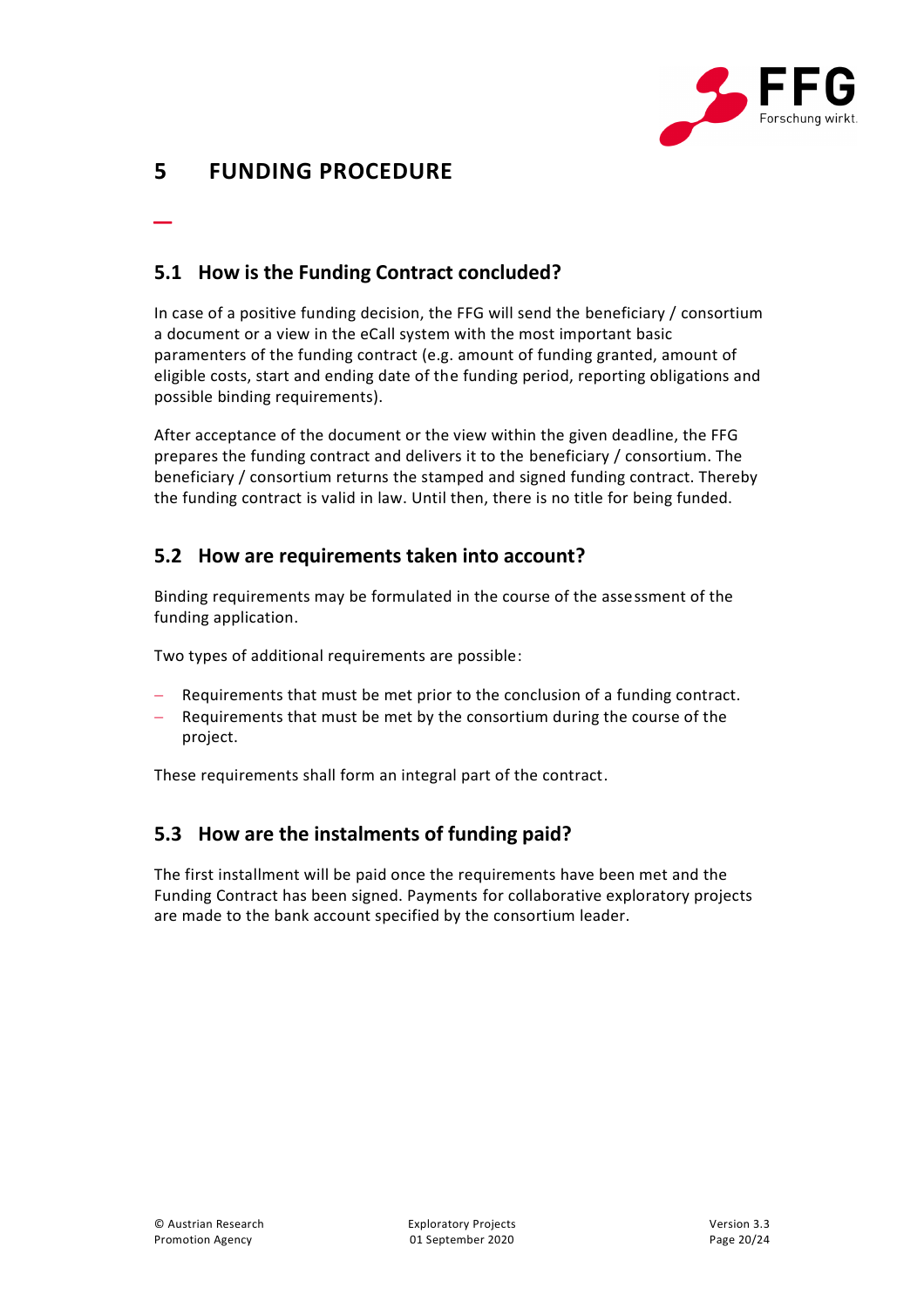

Subsequent instalments will be paid in accordance with the progress of the project:

- once the interim reports and interim accounts have been approved
- (where necessary) once additional requirements have been met
- according to the FFG instalment scheme

If the interim reports indicate a delay in project progress or if the costs are below budget the instalment can be reduced.

The payment of funding during the course of the project does not imply approval of the costs.

#### **FFG instalment scheme**

<span id="page-20-1"></span>*Table 6: FFG instalment scheme*

| <b>Number of reports and instalments</b>                                 | max. 12 months<br>project duration |
|--------------------------------------------------------------------------|------------------------------------|
| <b>Number of reports</b><br>(final report)                               |                                    |
| 1 <sup>st</sup> instalment in % of funding amount at contract conclusion | 50 %                               |
| Final instalment up to % of funding amount                               | 50 %                               |

#### <span id="page-20-0"></span>**5.4 What reports and accounts are required?**

- Within 3 months of the conclusion of the project a final report, a (publishable) summary and the final accounts must be presented, again via the eCall reporting function. The publication of a summary may be omitted in case of incompatibility with commercial exploitation, confidentiality obligations because of security reasons or because of data protection regulations.
- $-$  If the project is aborted during the project term the consortium must submit a final report and final accounts. The FFG is entitled to reclaim money if the funding already paid exceeds the eligible costs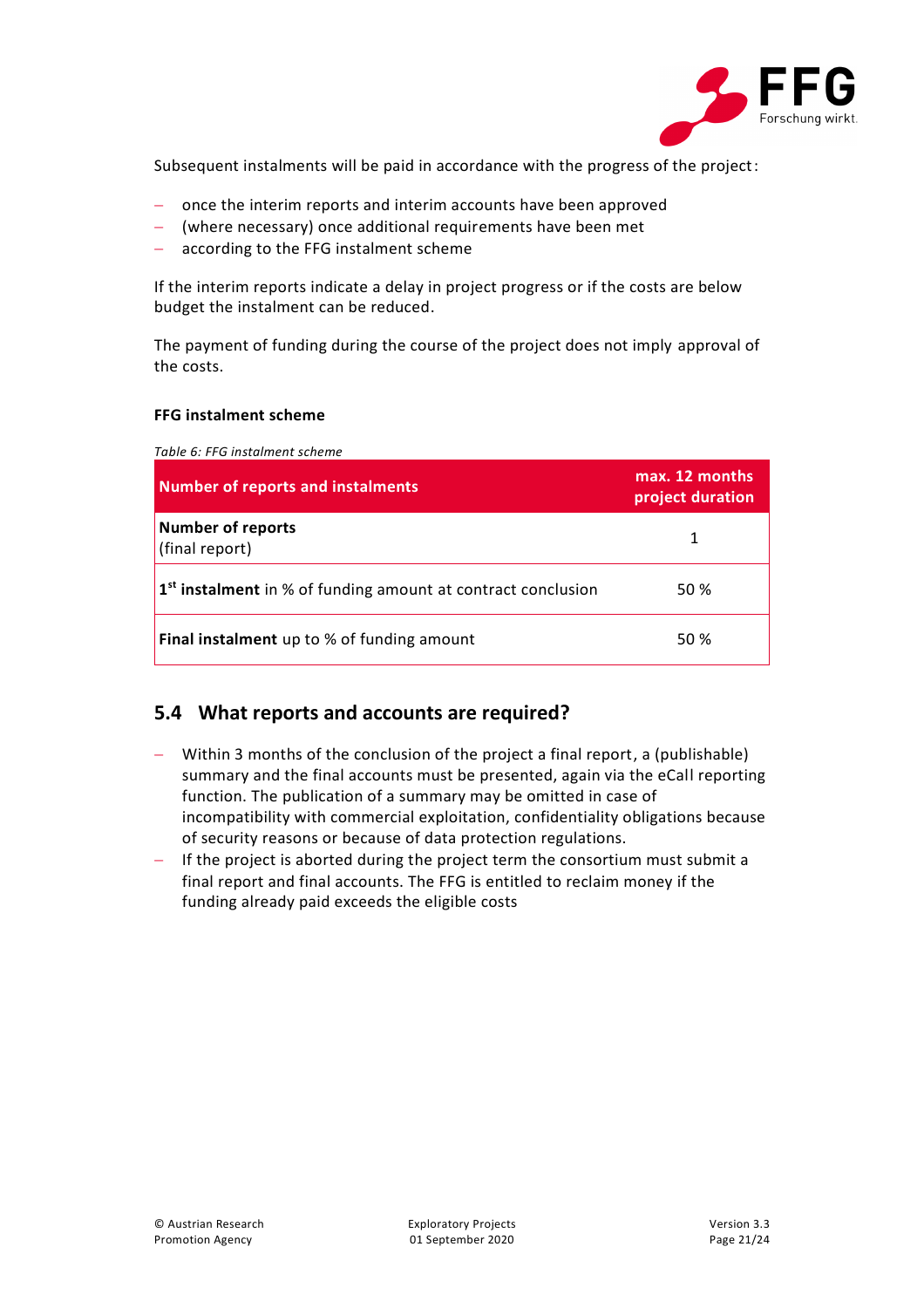

The reports and accounts must meet the following requirement:

- They contain the description of activities and in addition the cost statements of all consortium partners who are mentioned in the funding contract.
- Reports must be prepared using the eCall templates

Support of public relations: The funding recipients agree to work together with the FFG and the responsible ministries to support PR work, if required. This includes in particular the provision of non-confidential project information and images for electronic dissemination portals and other media purposes.

#### <span id="page-21-0"></span>**5.5 How should changes to the project be communicated?**

Any changes to contractual points such as project content, consortium partners, costs, deadlines or funding period must be substantiated and submitted for approval:

- via eCall message
- $-$  in the final report

All relevant documents should be uploaded as an attachment to the eCall message or sent by post. Any modifications to the contract parameters require the approval of the FFG

Immediate notification is required for:

- $-$  substantial changes to the project
- changes to consortium partners such as new ownership structure or insolvency proceedings

The following changes should be communicated in the final report:

- cost reallocations between cost categories, e. g. material costs to personnel costs
- cost reallocations between partners

#### <span id="page-21-1"></span>**5.6 Can the funding period be extended?**

If the project goals have not been achieved and the approved level of costs has not been exceeded, the funding period may, in exceptional cases, be extended for up to 6 months on a cost-neutral basis.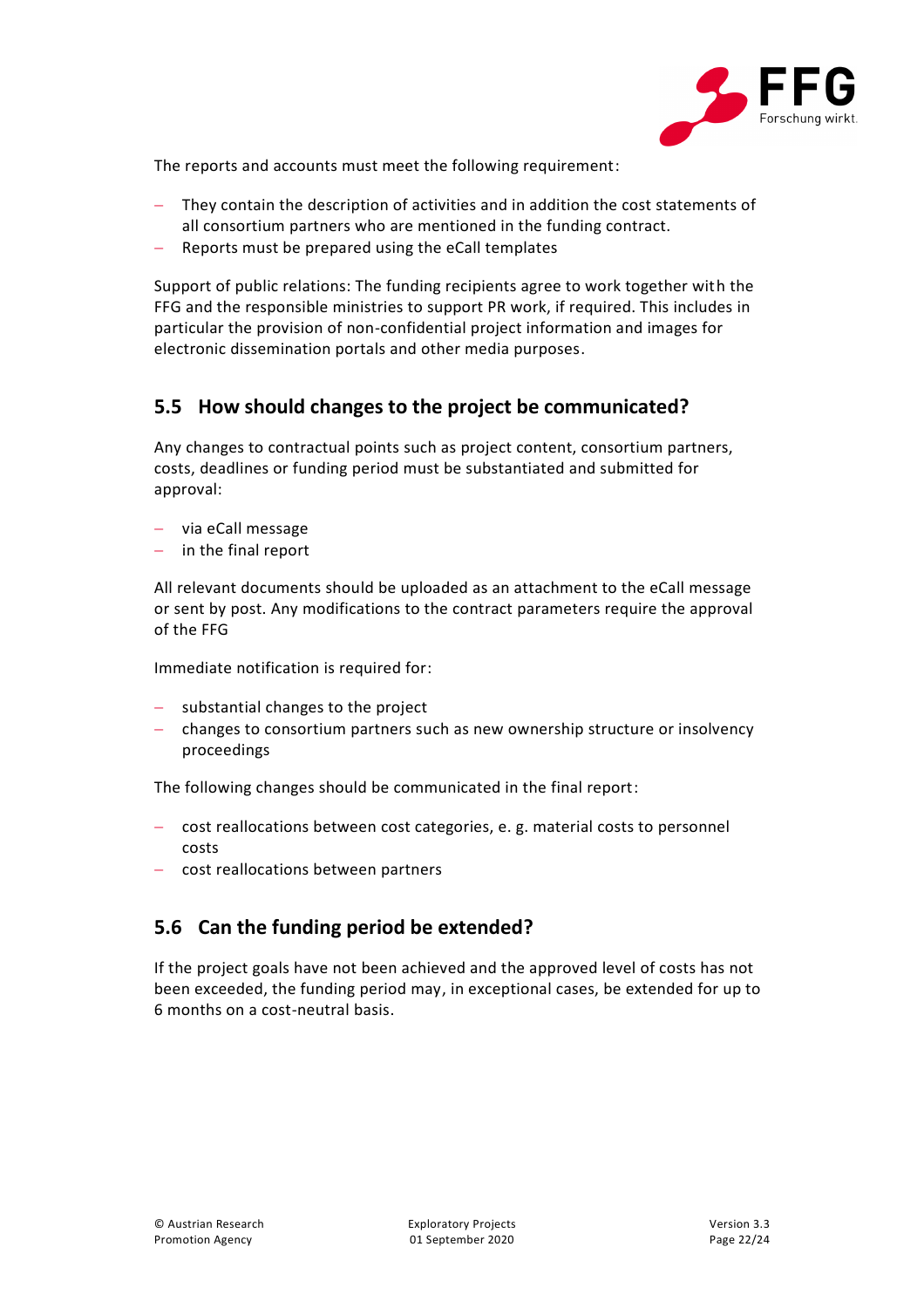

The following requirements must be met:

- $-$  the funding recipients are not responsible for the delay
- $-$  the project is still eligible for funding
- an eCall application for extension has been submitted within the approved funding period

#### <span id="page-22-0"></span>**5.7 What happens after the conclusion of the project?**

The consortium submits a final report and final accounts after the end of the project. The FFG Project Controlling & Audit Division will examine whether the funding has been used appropriately. The audit will establish the final level of eligible costs.

You will receive the result of the audit in writing:

- $-$  In the event of a positive result, the appropriate use of the funding will be confirmed.
- $-$  In the event of a negative result, procedures may be initiated to secure repayment of funding

Funding details: The final instalment will be transferred once the specified cost has been reached. If the project is underspent the level of funding will be reduced accordingly. The funding amount may also be reduced for scientific reasons, as well as on formal and legal grounds.

For more information about eligible costs, see the [Cost Guidelines.](https://www.ffg.at/recht-finanzen/kostenleitfaden)